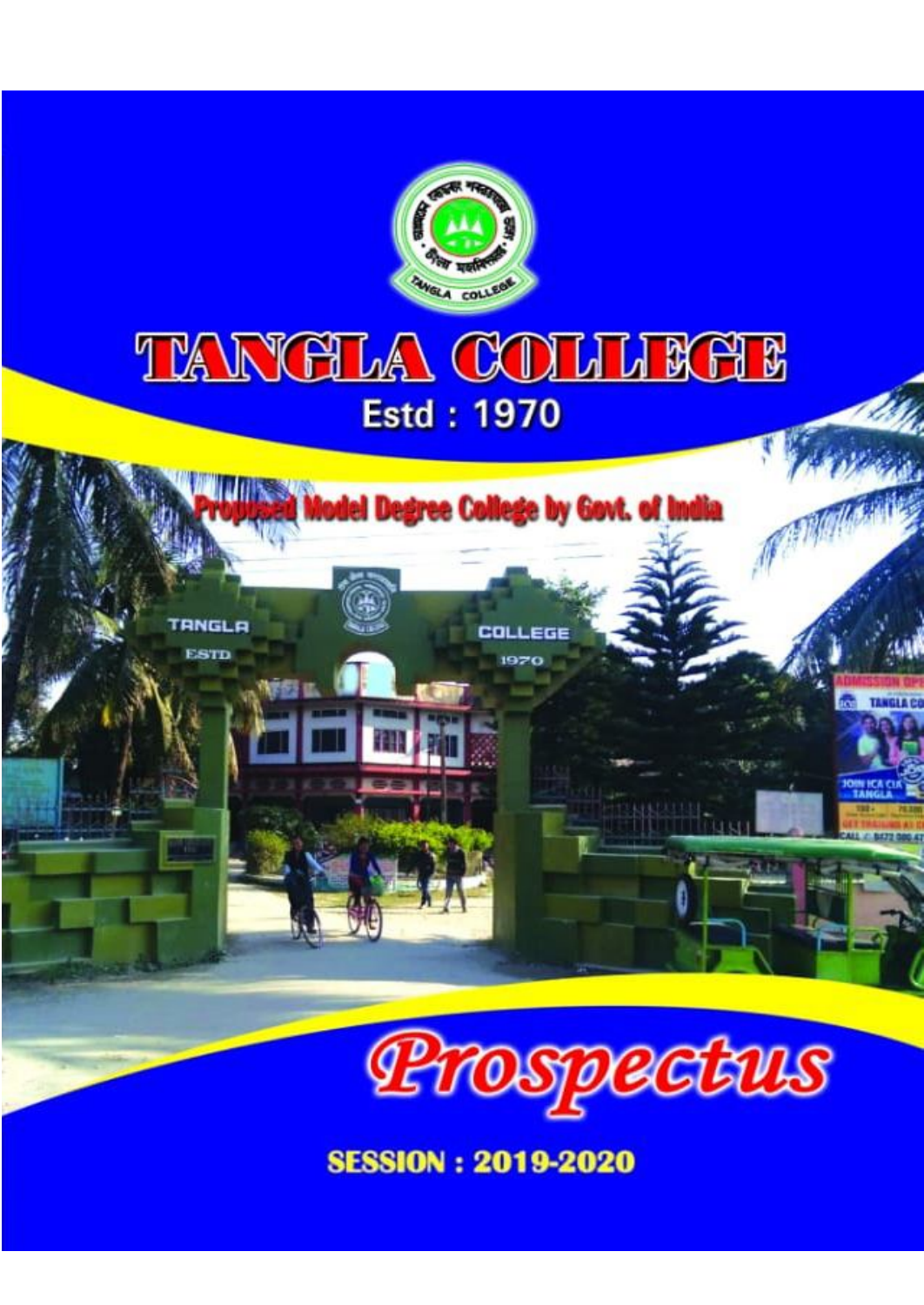Page 2 of 23

# **PROSPECTUS**

# **\* 2019-2020 \***

# **TANGLA COLLEGE, TANGLA**

# **A PROFILE**

Tangla College (Tangla Mahavidyalay in Assamese) came into existence in the year 1970 as a result of sincere and untiring efforts of some of the leading personalities of the northern part of the undivided Darrang District of Assam. The college is located in a plot of land of 101 bighas 2 kathas 15 lechas reserved by the Government of Assam in the name of Tangla College. Late Hiralal Patowary, the then MLA of Panery Legislative Assembly Constituency, was the first secretary of the sponsoring Body and late J. Duara, the then Sub-Divisional Officer (Civil) of Mangaldai Sub-Division, was the President of the Body. The College was set up with the noble objective of catering the needs of higher education to the socially and economically backward people of the region. Initially, the college started to impart Arts education at Pre-University level. The Degree Courses in Arts was introduced in 1972.

The establishment of Tangla College was a bold step in spreading and promoting higher education and dissemination of knowledge in the North-Western part of the then Darrang District of Assam. Since its inception, Tangla College has been the nerve-centre for intellectual, academic and cultural pursuits in the region.

In the history of Tangla College, the initial stage was quite remarkable. The college Foundation Stone was laid on 17/11/1969 by the then Education Minister Jaybhadra Hagjer and was Inaugurated on 20th July 1970 by Dehiram Boro, the First Graduate of the Greater Tangla Area. It started functioning with an enrolment of only 143 students in the building of Tangla Marketing Society with an arrangement for holding classes in both Day & Night shifts. Later, the College was shifted to its own premises from the 1st March 1971.

Initially, the college could offer facilities for Arts stream only, including a few common subjects for both Commerce and Arts (i.e. Book-keeping, Business Methods, Commercial Geography, Commercial Arithmetic etc.) at the Pre-University level.

The college was taken over by the Government of Assam under Deficit-Grant-in-Aid System in December 1975, i.e. after five years of its establishment, the credit for which goes to the sincere and untiring efforts of Late Ramesh Chandra Saharia, the then

*------------------------------------------------------------------------------------------------------------------------------------------ Tangla College Prospectus 2019-20*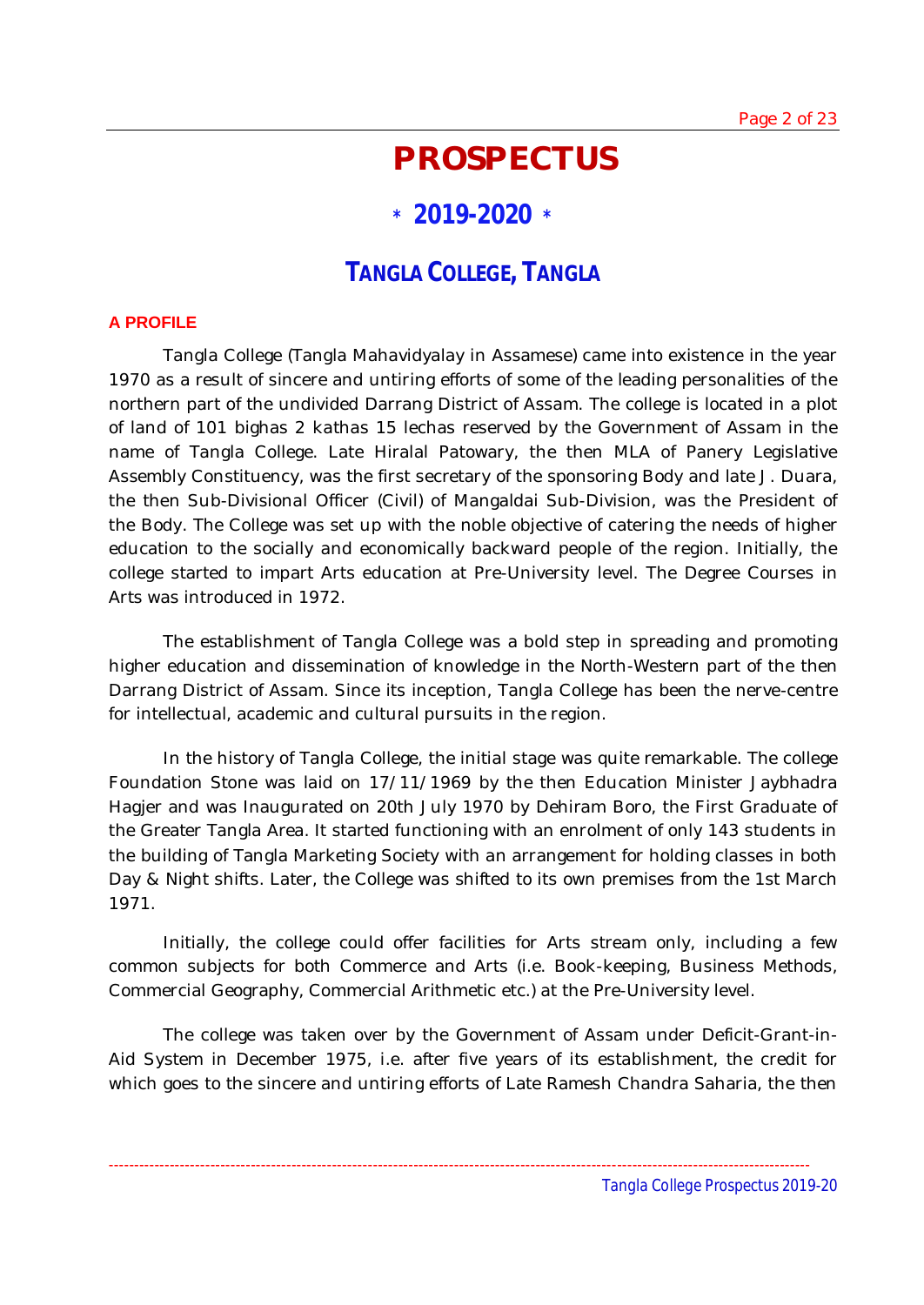MLA of Panery Legislative Assembly Constituency and the then President of the Governing Body of the College.

The College introduced the subjects of Commerce Stream at Pre-University level in the Academic Session of 1972-73. The faculty of Commerce in this College was elevated to the Degree level in the year 1979 and brought under the Deficit Grant-in-Aid System with effect from February 1986.

The college opened a new chapter in its history by introducing the Science Stream in the Higher Secondary level in the year 1987-88. The Science Stream was also the fruit of the efforts of some leading personalities of the area and the initiative taken by the College Governing Body. Now, it is a degree level stream with major courses in some of the important subjects. Science faculty has already obtained permanent affiliation from Gauhati University in 2009 and the Faculty been taken over by the Govt. of Assam in its New Provincialisation Scheme w.e.f. 01-01-2013.

The college has introduced a Job Oriented Integrated Course of *Certified Industrial Accountants* (CIA) since February, 2015 in collaboration with the Institute of Computer Accountants (ICA) which is a collaboration partner of National Skill Development Corporation (NSDC), with its HQ in Kolkata and a Regional Centre at Panbazar, Guwahati. A short write up, admission form, etc of the Institute are being attached at the end of the brochure.

Moreover, the college has been selected for upgradation to a *Model Degree College* by the Govt. India under Rashtriya Uchchatar Siksha Abhiyan (RUSA). If all the implementations of the Scheme work well, we can hope for a far better academic environment for its excellence in our college.

Thus, at present, Tangla College is a full fledged Degree College with three steams i.e. Arts, Commerce and Science, with students' strength of more than three thousands. In all the streams there are inspired and dedicated teachers teaching both MAJOR and GENERAL COURSES.

### **VISION**

Tangla College, a premier educational institution, started with a vision of learning and spreading light of knowledge over all the corners of the region. The College today strives towards all round development of the students in academic pursuit, scientific outlook and co-curricular activities. Inculcating value-based education, it tries to keep pace with the changing needs and trends of modern world.

### **MISSION**

The MISSION of our college is to set Standard of Excellence in the Creation and Preservation of Knowledge and Innovation in order to help bring about development and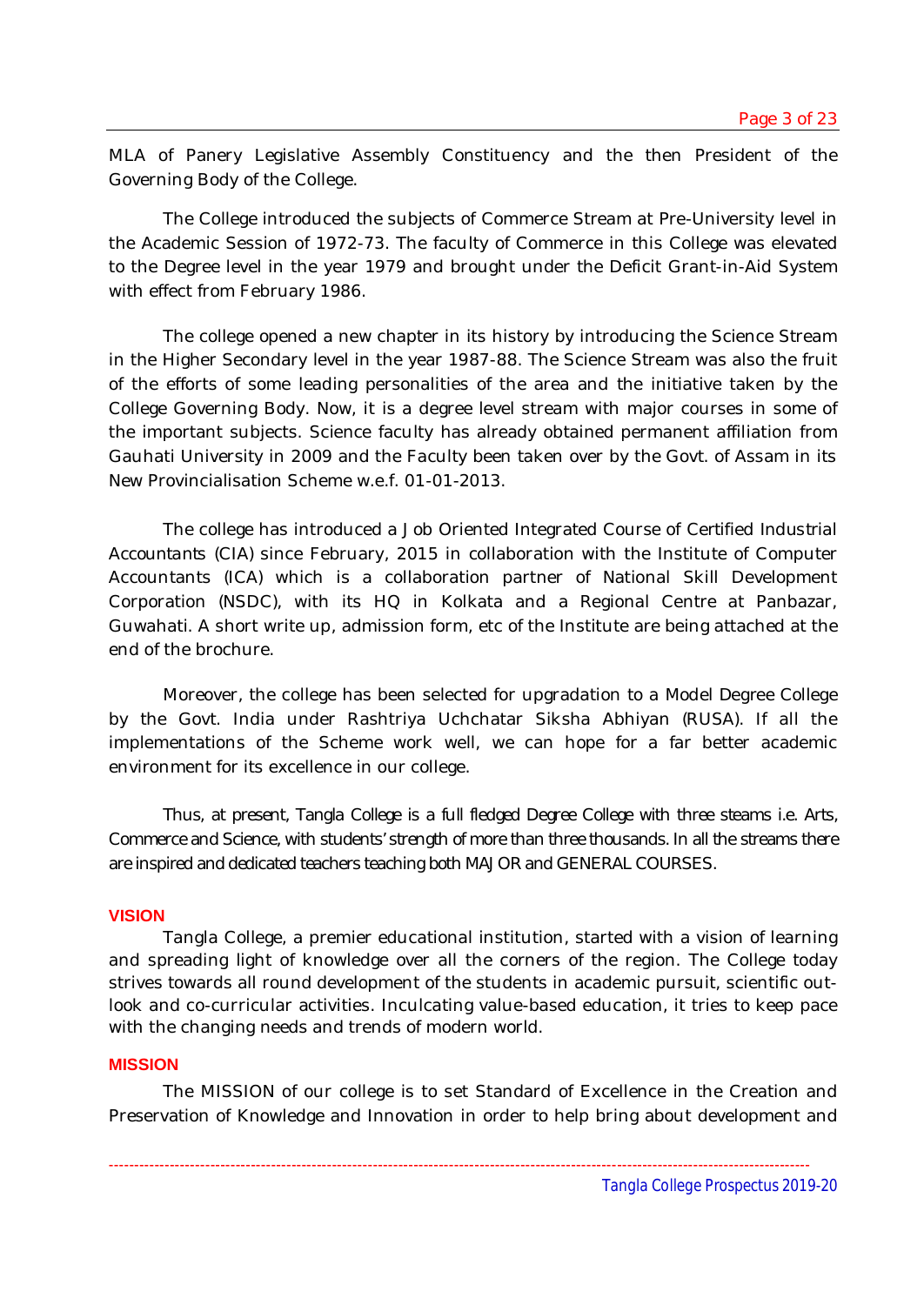scientific out-look among the people of socially and economically backward interior localities of the Udalguri District in particular and the North Western part of Darrang District of Assam, in general; and to ensure the continuity and advancement of human civilisation through collaboration with the Gauhati University and the University Grants Commission (UGC).

### **MOTTO**

The motto of the college is "Let the light of knowledge spread over all corners".

### **STUDENTS' WELFARE SCHEME**

For every academic session, an elected body of students manages the welfare activities of the students as per the constitution of the Union under the guidance of the Teachers-in-charge. The elected body is known as "*Tangla College Students' Union*" (TCSU). Its membership is compulsory for every student admitted in the College. Election for the executive body of the Union is held democratically in every academic session.

For all round development of the students, the College organizes various cocurricular and extra-curricular activities such as debate, extempore, spot writing, recitation, essay writing and cultural programmes. Students are always encouraged to participate in various sports and games competitions. They are also encouraged to do community and social service in and around the college.

### **COLLEGE UNIFORM**

Wearing of College Uniform during college hours is mandatory for all students.

*Uniform for Boys* : Formal Black Trousers , sky-blue shirt with any type of footwear. Low waist trousers/jeans pants are not allowed.

*Uniform for Girls* : Black *Salwar*, Sky-blue *Kameez*, Black *Dupatta*. Slacks and Leggins are not allowed. Boro Girls wear a distinct type of uniform of Parrot Green *Dokhona* with white Blouse and white *dupatta* (*Fali*).

### **COUNSELING CELL**

Tangla College has a Counseling Cell for the students. The Cell arranges three counseling classes, one each for all the three streams, just before the admission to the Degree First Semester where students are apprised of the various subjects, subject combinations and their future prospect. Thereafter, three counseling classes are organized before each of the successive semesters (one in July and the other in the month of February) where students' feedback are taken, analyzed and decisions are taken for future activities. The Cell also provides personal counseling for the needy students.

*------------------------------------------------------------------------------------------------------------------------------------------*

# **GRIEVANCE REDRESSAL CELL**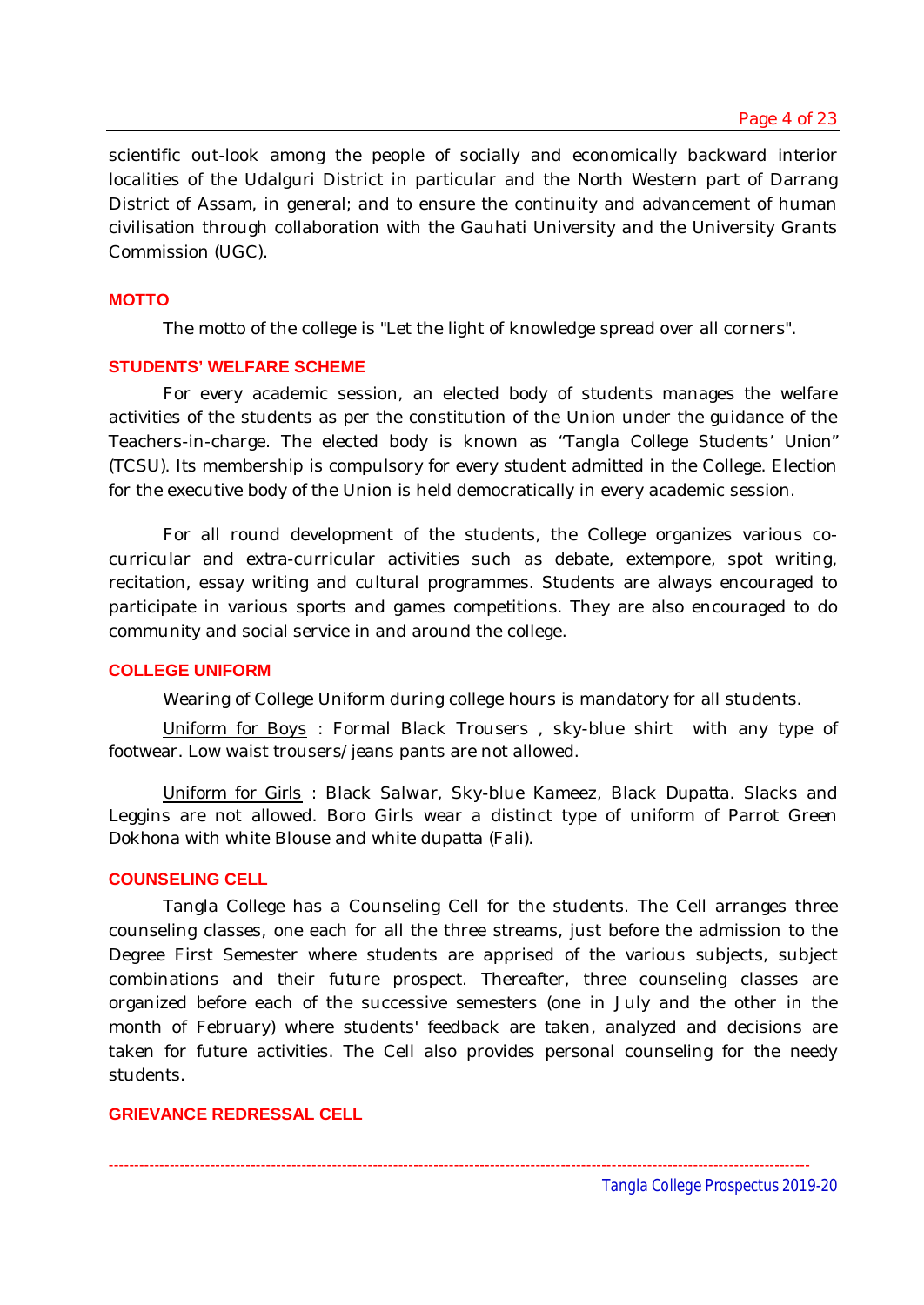The Grievance Redressal Cell of Tangla College is headed by the Principal of the College. The Cell brings to the discussion on the grievances of the teachers, employees and the students and then tries to provide necessary solutions. Complaints/grievances are received through two drop boxes, one of which is placed in front of the Central Library and the other, in front of the Administrative Building.

#### **CINE- LIT FORUM**

The faculty of English, Assamese, Boro and Bengali departments jointly formed CINE-LIT FORUM to hold film show, seminar, workshop, discussions on cinema and literature. The Forum provides a platform to exercise some much needed interdepartmental activities.

### **TANGLA COLLEGE ARTS FORUM**

The faculties of Arts Stream of Tangla College, Tangla have organized a forum named as "Tangla College Arts Forum" with a motto of creating awareness and development in the subjects of Social Sciences. The Forum organizes seminars, workshops, special lectures and different awareness programmes for the benefit of the students community.

### **TANGLA COLLEGE COMMERCE FORUM**

Tangla College Commerce Forum has been working towards spreading and expanding commerce education in the region. The Forum organized a good number of seminars and workshops in the recent past. This year too it has undertaken some projects.

# **TANGLA COLLEGE SCIENCE FORUM**

Tangla College Science Forum dedicates time and energy for spreading scientific knowledge and temper by holding seminar, workshop and film show. The Society has undertaken some programmes to be implemented this year.

### **INTERNAL QUALITY ASSURANCE CELL (IQAC)**

As per the guidelines of the NAAC, the Internal Quality Assurance Cell (IQAC) of Tangla College has been set up for planning, guiding and monitoring Quality Assurance (QA) and Quality Enhancement (QE) activities of the college.

### **PROVISION OF POWER GENERATOR**

Tangla College possesses an Electric Generator and provide electricity at the time of power cut so that essential teaching-learning and official work can go on smoothly.

#### **UGC GRANT**

Tangla College has been enjoying grants from UGC under 2(F) & 12(B) scheme since its recognition under the 8th Plan.

*------------------------------------------------------------------------------------------------------------------------------------------*

### **NAAC's ASSESSMENT & GRADE**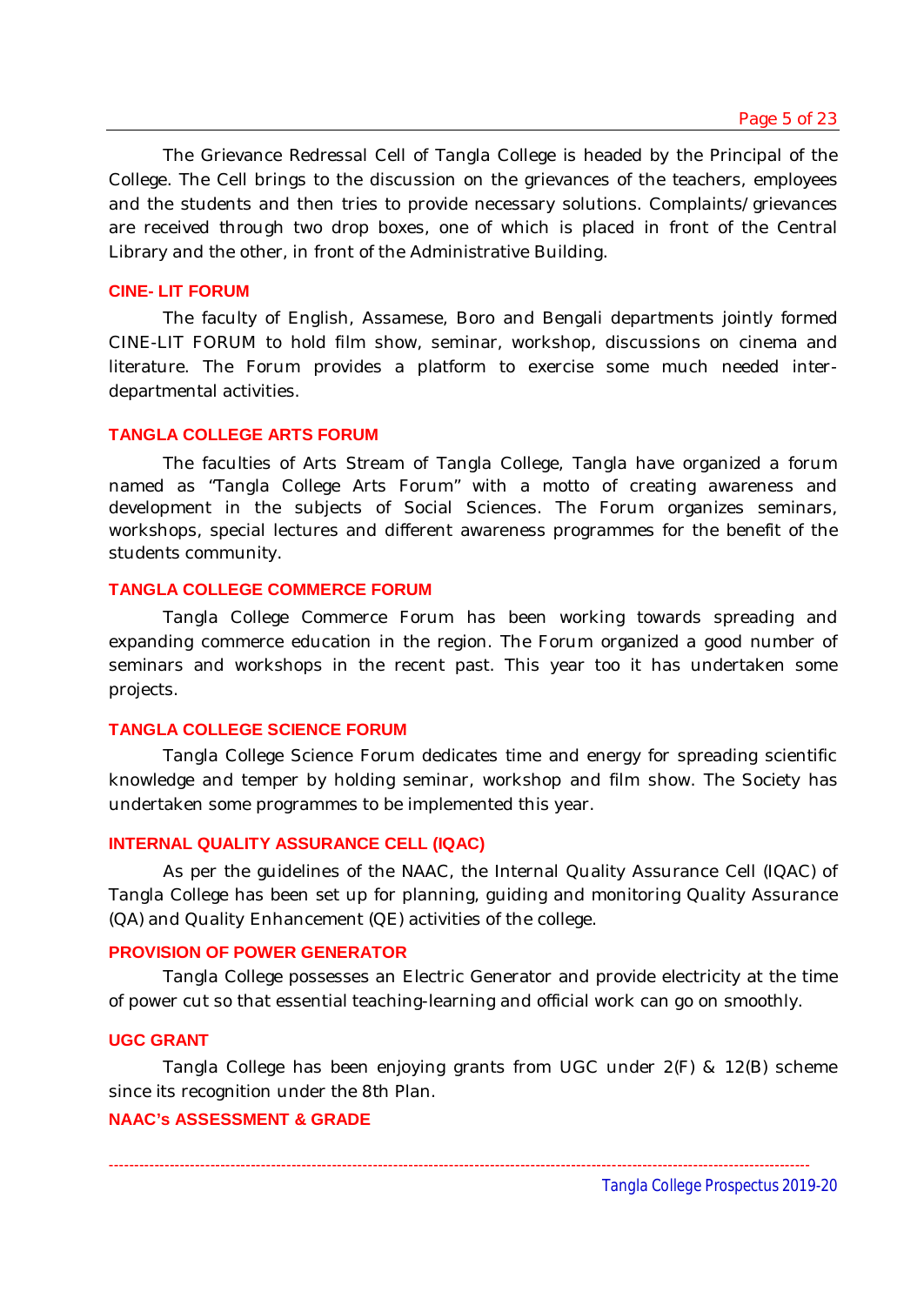In 2004, the College had one more feather in its cap when the National Accreditation and Assessment Council (NAAC), after proper verification of facts, awarded 'B' Grade to the College. During that year, the NAAC had assessed four other Degree Colleges of the undivided Darrang District of Assam. To the credit of Tangla College, the NAAC awarded 'B' Grade only to our College. We have a plan of getting our college reaccredited by the NAAC and to achieve better grade than what we had achieved in 2004.

### **TEACHERS**

The College has a brilliant group of teachers of whom some are First Class Degree holders. Teachers are always encouraged by the college to engage themselves in research activities by sanctioning study leave and making adjustments in the teaching-learning plan. The teachers are academically well equipped and quite a number of them have been regularly attending National and International academic seminars, workshops and conferences. A good number of teachers possess Ph.D. and M. Phil. Degrees and some more are carrying research works under U.G.C. and ICSSR sponsored schemes. Some of the teachers in humanities are regularly contributing articles, stories to magazines and news papers. They have quite a number of published books to their credit. Most of the teachers are the members of their respective professional bodies.

### **OFFICE**

The College office is well staffed and fully computerized. The office staff is always co-operative and responding.

# **COLLEGE OFFICE HOURS**

The College office hour is from 10:00 am to 5:00 pm on all working days of the week.

# **LIBRARY**

The College has a well-equipped Digitalized library with E-Resources and readingroom facilities. In fact, Tangla College Library is one of the richest libraries of the Udalguri District. Books are lent to the students on production of Borrowers' Card to the Library Authorities. Every student is expected to avail the library facilities for their academic and personality development. Internet facilities are available for teachers and students. The Central Library has introduced the "*Best Library User Award*" for students from the session 2016-17.

*Library Rules : Students have to maintain the following rules strictly -*

1. Students shall not make any noise or talk while in the reading-room.

- 2. Students should carefully examine the books issued to them before leaving the Library counter. If any damage or mutilation in the book issued to him/her is noticed, it should be reported to the Librarian. The borrower will be responsible for loss or damage of any book borrowed from the College Library.
- 3. Books must be returned within 15 days of the date of issue. A fine of Rs. 1.00 per day will be levied if a borrower does not return the book on due date.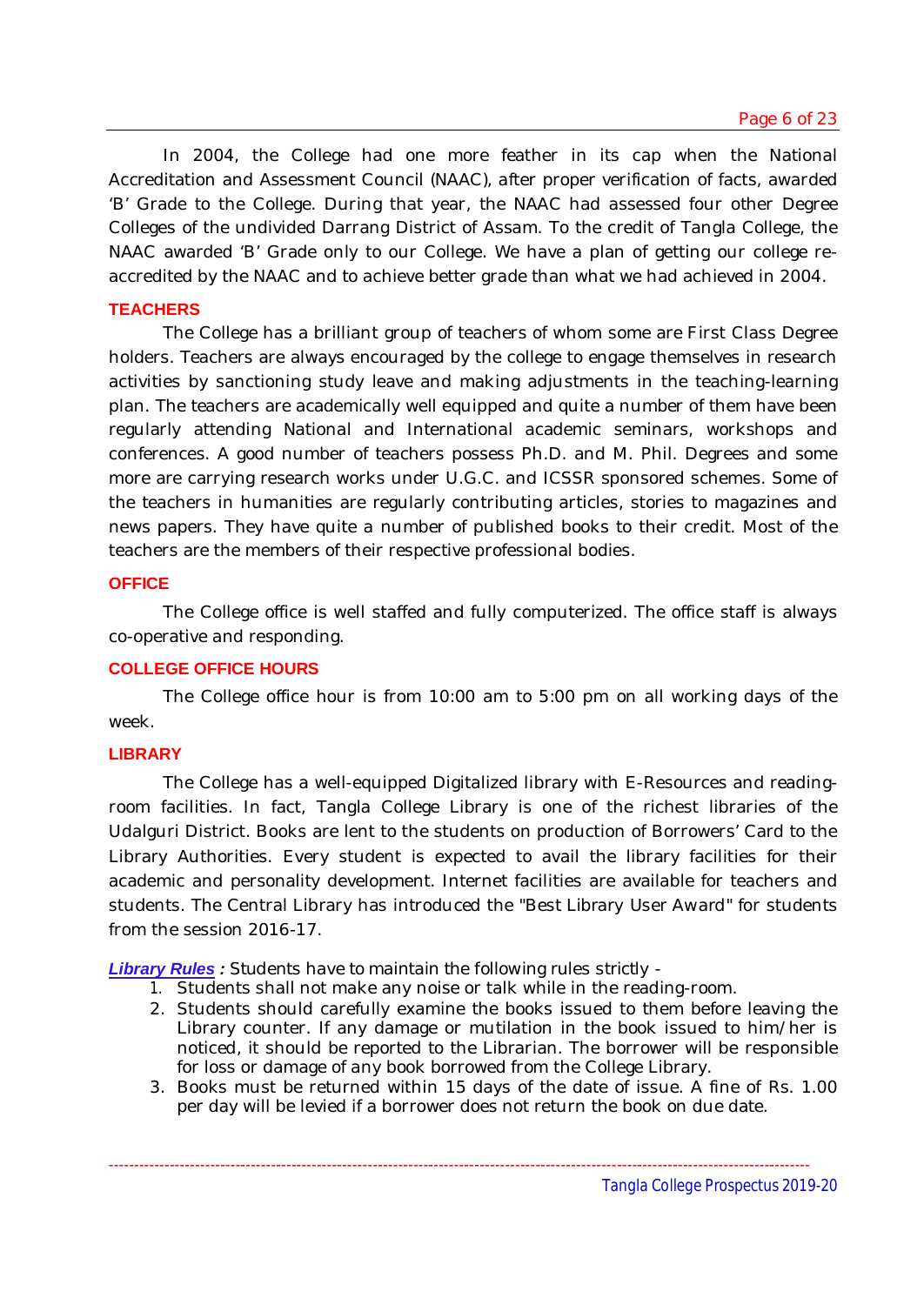4. All books should be returned before filling up the forms of Final Examinations.

**Library Hours** : The Library remains open from 10:00 am to 5:00 pm on all working days of the week.

#### **BOOK BANK FOR POOR STUDENTS**

Tangla College Library has a Book Bank Facility for the benefit of the poor students. Poor students can borrow all the required books after obtaining a valid Book-Bank Card.

### **GUIDOL**

The college has introduced PG Courses in ARTS, COMMERCE, SCIENCE (Maths) and PGDCA under Gauhati University Institute of Distance and Open Learning (GUIDOL) from the Academic Session 2015-16. Graduates in any of the above disciplines can join the courses.

### **SCHOLARSHIP/AWARDS**

Deserving students can enjoy various Central and State Government Scholarships such as National Merit Scholarship, State Merit Scholarship, Scholarship to char area students and ITDP sponsored SC/ST/OBC/MOBC /Minorities Scholarship. The poor students can also enjoy BPL scholarship from the Govt. *The scholarship holders must have 75% attendance.* Meritorious students belonging to economically weaker sections of the region are also awarded with "Ishan Uday" – UGC's special scholarship scheme for the students of the North East Region.

#### **MAGAZINE**

Tangla College Magazine is published regularly and has earned quite a reputation for its excellent content and won a medal in Gauhati University Youth Festival. The Magazine publishes articles in English, Assamese, Bodo and Bengali.

# **SEMINAR & WORKSHOP**

In spite of paucity of fund and other difficulties, seminars, symposia, workshop and talks are organized by our College for creating an environment conducive to the all round development of the students as well as the teachers.

### **CULTURAL ACTIVITIES**

Every year, the students of Tangla College participate in the Youth Festival organized by the Gauhati University. The College has earned a good name of winning prizes every year. Our Folk Dance and Songs troupe represented the Gauhati University (GU) in the Inter-University Youth Festival (North Zone) also. The College has a reputation of earning prize as the most Disciplined Team in many of the Youth Festivals.

*------------------------------------------------------------------------------------------------------------------------------------------*

### **GAMES & SPORTS**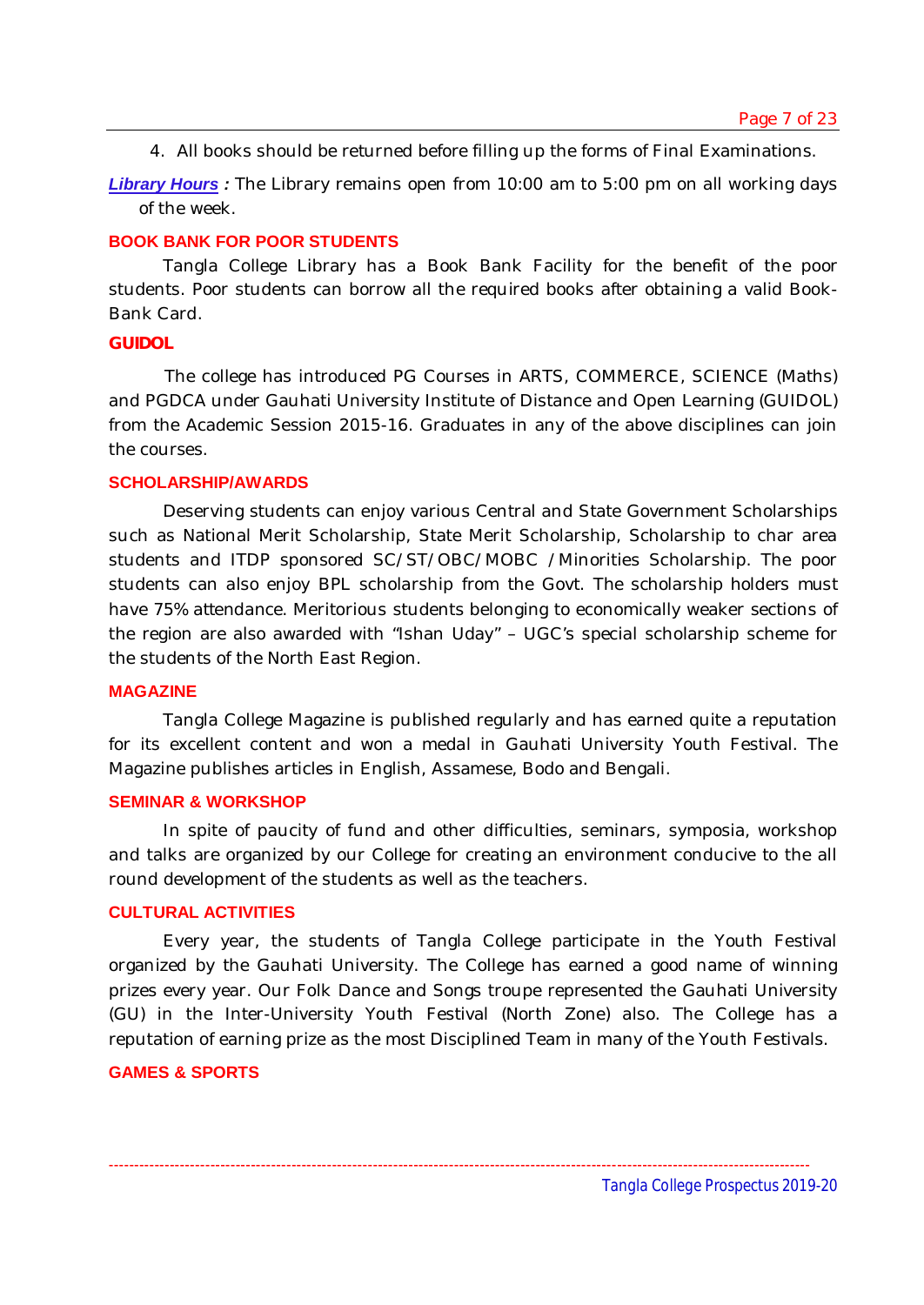Tangla College has earned a good name in Games and Sports. There is a properly measured playground in the College. The College participates in the Inter College Tournaments of game and sports conducted by the G.U every year and quite a number of players of the College are regularly selected by the G.U Sports Authority to represent the University Football Team in the Inter-University Football Tournament. The College Team has earned the distinction of being the runners up of the G.U Inter College Football Tournament several times and of winning the fair play trophy.

### **NSS (National Service Scheme)**

Students (Boys and Girls) are enrolled into this scheme of training for youth at the service of the Nation every year. The scheme aims at "development of personality of students through community participation". The motto of the scheme is "NOT ME, BUT YOU" meaning thereby that the service I render is not for myself, but for the society as a whole. The scheme is headed by experienced Programme Officer under the auspices of the Ministry of Youth Affairs and Sports, Govt. of India.

### **NCC** *(National Cadet Corps)*

A limited number of students are enrolled into this training course under 5 Assam Bn NCC, Tezpur. The motto of NCC is "UNITY AND DISCIPLINE". Apart from imparting training on Civil Defense, cadets are also trained to maintain peace and integration among the different sections of people in a society. Cadets are awarded with B and C certificates after passing their respective examinations held every year which are of great value in acquiring services in regional and national defense. The NCC of Tangla College brings laurel to the College every year, especially through its parades on Independence Day & Republic Day Celebrations.

### **STUDENTS' AID FUND**

Financial assistance is granted to the poor students out of the students' aid fund. Such grants are given to the poor and meritorious students on the basis of their application with proof which are selected and approved by the screening admission committee.

### **HOSTEL FACILITIES**

To fulfill the long-felt need of a section of students of the college, hostel facilities have been provided for needy Girl Students. The college authority has been putting its sincere effort to make the buildings conducive to learning and security. Interested girl students have to apply in a separate Application Form to be issued from the College Office just after their Admission. A Boys' Hostel is also coming up which will be ready for accommodation for limited students from the academic year 2019-20. It is to be noted that, as the Hostel seats are limited, first preference will be given to the students of TDC 5th Semester Major/Honours Course students of any of the three disciplines, 2nd preference to the 3rd Sem Major/Honours students, then to the 1st Sem Major/Honours

*------------------------------------------------------------------------------------------------------------------------------------------*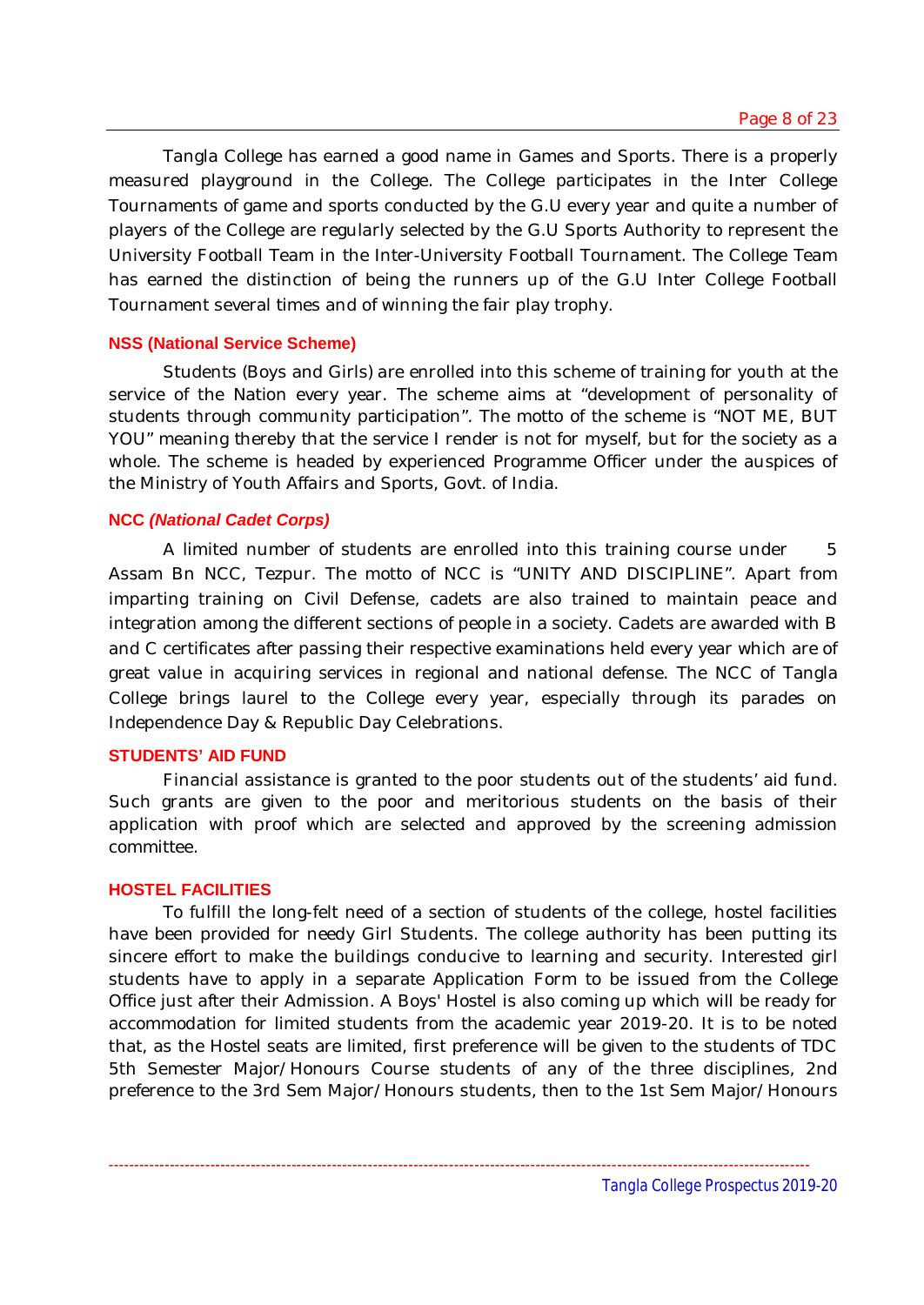students. The general course students, if any, will be adjusted after allotting the seats to the aforesaid Major/Honours students.

### **GOVERNING BODY**

The College is governed and managed by a dynamic Governing Body approved by the Director of Education, B.T.C. The Governing Body of the college is constituted with a President and 11 (eleven) other members – the Principal of the College being the Secretary, Vice Principal, the Ex-Officio Member, 2 (two) representatives of the Gauhati University, 3 (three) Guardian Members, one of whom is a lady, 2 (two) representatives of the Teaching Staff, 1 (one) representative from the Non-Teaching or Office Staff and a Donor member. At present, Ms. Kamali Basumatary, MLA, No. 64 Panery LAC is the President of the Governing Body of Tangla College, Tangla.

### **PROGRAMMES OF STUDY**

The college imparts education at both Higher Secondary (10+2) and Under Graduate (10+2+3) levels in all the 3 (three) streams - Arts, Commerce and Science. The college has introduced PG Courses in Arts, Commerce, M. Sc. Maths and PGDCA under Gauhati University Institute of Distance and Open Learning (GUIDOL) from the Academic Session 2015-16. A separate Prospectus is issued from the GUIDOL for the PG Courses.

### **HIGHER SECONDARY PROGRAMMES**

The duration of the HS course is 2 (two) years. The course is divided into two parts i.e. HS First Year and HS Final Year. At the end of the First Year, students will have to appear in the Higher Secondary First Year Annual Examination conducted by the College as per the guidelines of the AHSEC. Only those students who pass out this annual examination become eligible for promotion to Higher Secondary Second Year classes.

On being promoted, a student shall have to take admission in HS Second/Final Year classes. At the end of the session he/she will have to appear in the Higher Secondary Final Examination conducted by AHSEC.

In Higher Secondary Courses a student shall have to opt two compulsory and three elective subjects. A student may also opt 4th elective subject if he/she desires so. The marks of the 4th elective subject will not be added to the aggregate in declaring Grades or Divisions. Each of the compulsory and elective subjects will carry 100 marks in both HS First Year and Final Year Examinations.

Subjects having practical, will be of 70 marks for the theory and 30 marks for practical in each subject.

*------------------------------------------------------------------------------------------------------------------------------------------*

# **A. ARTS STREAM :**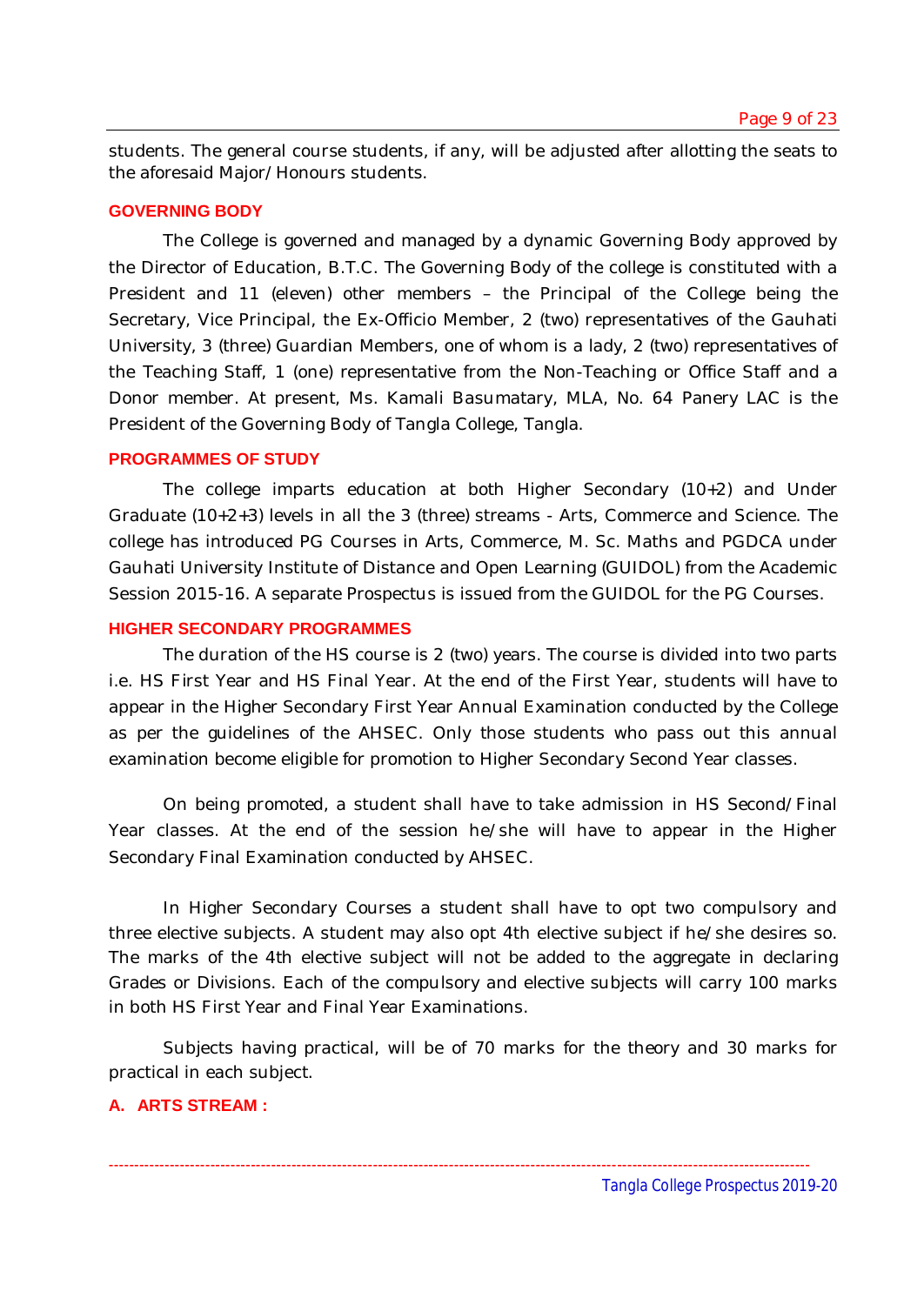| Compulsory Subjects : (i) English (ii) MIL (Assamese, Bodo, Bengali, Nepali and                                                                                   |  |
|-------------------------------------------------------------------------------------------------------------------------------------------------------------------|--|
| Alternative English)                                                                                                                                              |  |
| Elective Subjects<br>: Economics, Education, History, Political Science, Advance                                                                                  |  |
| Assamese, Elective Bodo, Elective Bengali,<br>Statistics,                                                                                                         |  |
| Mathematics, Computer Science and Application.                                                                                                                    |  |
| <b>N.B.</b> : $\circ$ Students must take 3 elective subjects and may take 1 (one) 4th subject.                                                                    |  |
| Statistics is not allowed with History and Adv. Assamese or Adv. Bodo.                                                                                            |  |
| <b>B. COMMERCE STREAM:</b>                                                                                                                                        |  |
|                                                                                                                                                                   |  |
| Compulsory Subjects : (i) English (ii) MIL (Assamese, Bodo, Bengali, Nepali,<br>(iii) Business Studies<br>English),<br>Alternative<br>(iv)<br>and<br>Accountancy. |  |
| (a) Elective Subjects<br>Economics/Insurance/Banking/Computer Science and<br>÷                                                                                    |  |
| (Any one)<br>Application/Mathematics.                                                                                                                             |  |
| (b) Fourth Elective<br>Commercial Arithmetic and Elements of Statistics/<br>÷.                                                                                    |  |
| Mathematics/Statistics/Computer Science and<br>(Any one)                                                                                                          |  |

# **C. SCIENCE STREAM** :

| Compulsory Subjects | : (i) English (ii) MIL (Assamese, Bodo, Bengali, |
|---------------------|--------------------------------------------------|
|                     | Nepali, Alternative English)                     |
| Elective Subjects   | : Physics, Chemistry, Biology, Mathematics,      |
|                     | Statistics, Computer Science and Application.    |

- *N.B. (i) Elective subjects like Physics and Chemistry are compulsory.*
	- *(ii) Students have to choose any one as optional elective subject and may choose any one as 4th subject from the rest of the optional subjects.*
- *Important : H.S. Students (Arts/Com./Sc.) offering Computer Science and Application will have to pay a special annual fee of Rs. 300.00 only.*

# **UNDER GRADUATE PROGRAMMES:**

The under graduate programmes contain the following courses:

- 1. Under Graduate Programmes in Arts, Commerce and Science
	- (6 semester course, both Honours & Regular Courses).
- 2. Bachelor of Computer Application (6 semester course).
- **Eligibility**: Any Higher Secondary (10+2) pass candidate can take admission into the BCA course.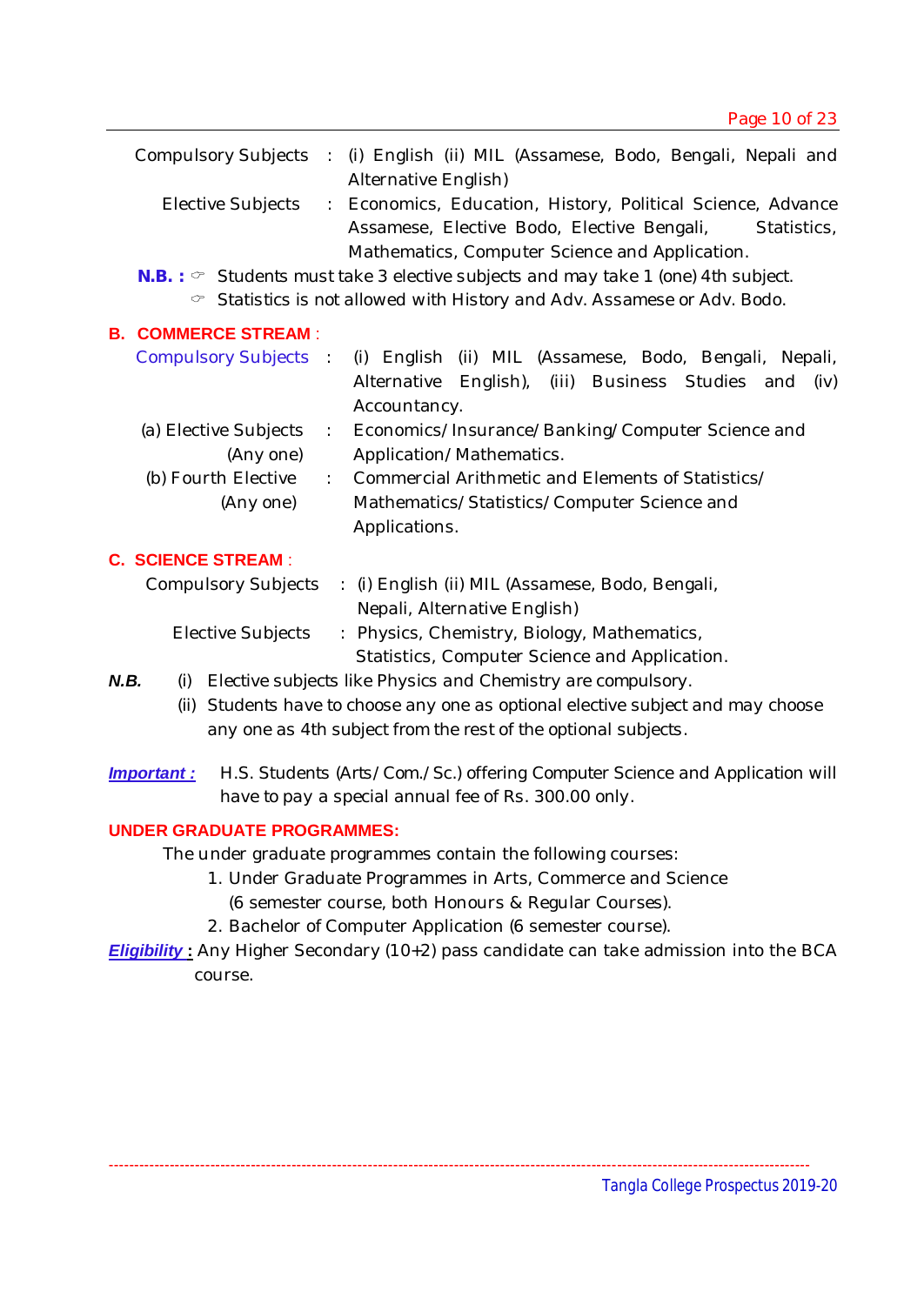# **REGULATIONS OF THE UNDER GRADUATE CHOICE BASED CREDIT SYSTEM (UGCBCS)**

# 1. THE CHOICE BASED CREDIT SYSTEM (CBCS)

The Choice Based Credit System is the logical next step in a credit based semester system becoming more learner-centric. A CBCS offers the student a diversity of courses to choose from and the autonomy to decide on the place, pace and time of learning. The UGC has recommended that it is desirable for all institutions of Higher Education in the country to move to a CBCS and, together with it, implement a uniform grading system.

# 2. UNDER GRADUATE CBCS (UGCBCS) PROGRAMMES

The undergraduate degree programme in the CBCS will have courses spread across six semesters. A typical semester will comprise a minimum of 15 to 18 weeks of academic work that will translate into 90 actual teaching days. Two consecutive (one odd and one even) semesters will make up an academic year. An UG course shall be of Six Semesters covering three Calendar Years (Academic Sessions – June to May). The duration of the Odd Semesters (First, Third and Fifth) shall be 'June to November', and that of Even Semesters (Second, Fourth and Sixth) shall be 'December to May'.

Each student must take admission in three consecutive Academic Sessions starting with the first semester. Students who do not enroll in the Second Academic Session will not be eligible to take admission in the Third Academic Session.

The minimum time requirement to acquire an undergraduate degree will be three years. The maximum time allowed to complete the programme will be six years.

# **Evaluation**

A student's performance will be evaluated throughout the year based on continuous assessment. Evaluation of the student's performance in each semester for every course/paper will be based on the following:

- Internal Assessment (IA)
- End Semester Examination (ESE)

For a student to pass in a course/paper, she/he has to pass in both Internal Assessment and End Semester Examination separately.

# **Internal Assessment (IA)**

IA will ideally account for 20% of the total marks allotted to a course/paper. For evaluating the performance of the students in a continuous way, the following measures will be adopted for distributing marks earmarked for IA.

(i) Sessional or mid-term examination will be conducted for 50% of the total marks allotted for IA of a course/paper. (For example, if 20 marks is allotted for IA of a course/paper, then 10 marks will be kept aside for assessment in sessional or mid-term examination. The sessional examination will be held for 30 marks for the convenience of setting questions and covering the syllabus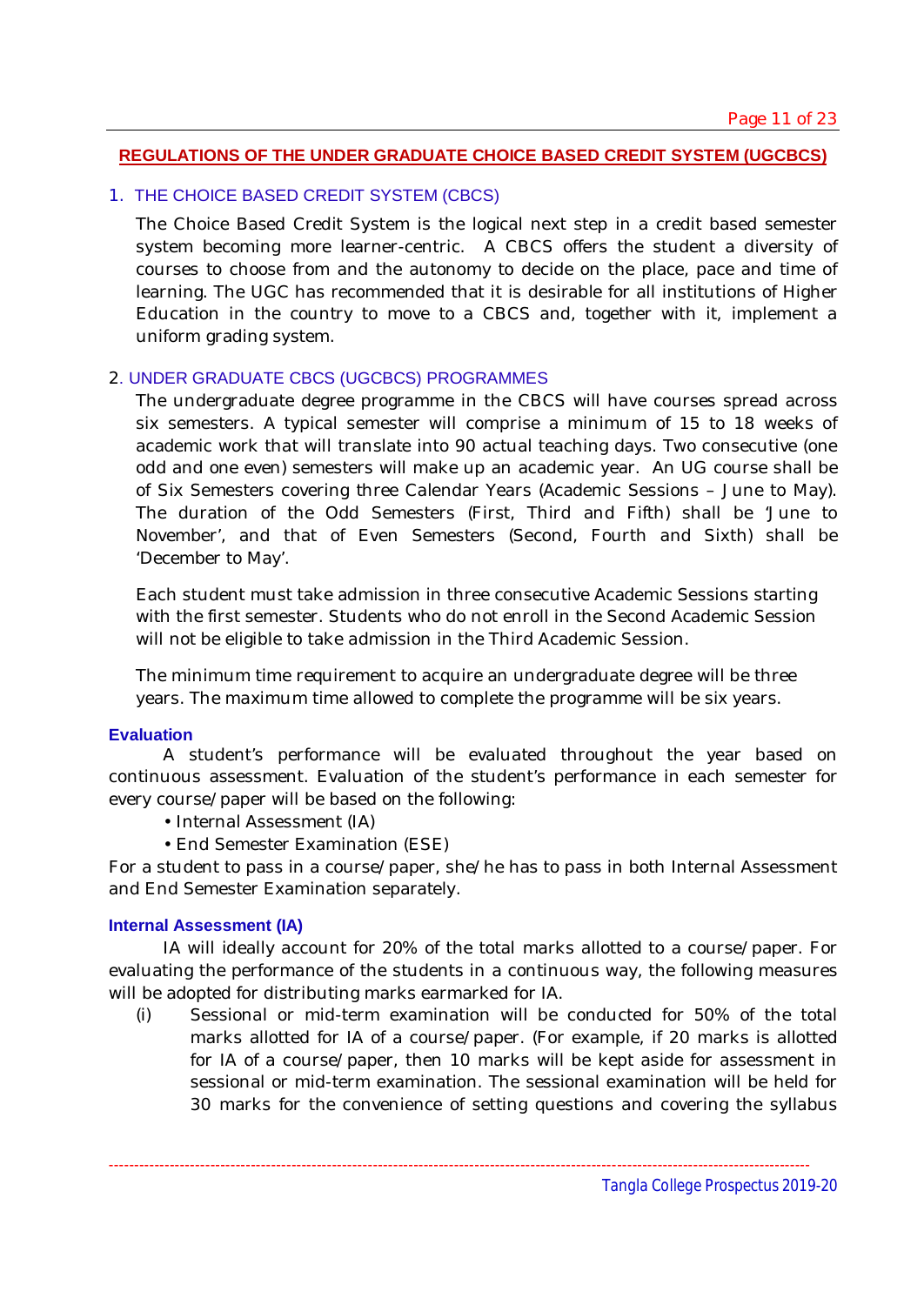and the marks secured by the students will be proportionately converted to be out of 10 marks. Duration of the examination will be one hour. The question papers of the sessional or mid-term examinations will be set by the concerned teacher(s) and the evaluated answer scripts will be shown to the students and corrections will be made, if any.

- (ii) 20% of the marks allotted for IA will be awarded to the students based on class attendance. If the total marks for IA is 20, then 4 marks will be awarded to the students based on class attendance. The following criteria will be adopted for awarding marks under this category:
	- a) Class attendance from 76% to 80%  $= 1$  mark;
	- b) Class attendance from  $81\%$  to  $85\%$  = 2 marks;
	- c) Class attendance from  $86\%$  to  $90\%$  = 3 marks;
	- d) Class attendance from 91% and above  $=$  4 marks.
- (iv) Rest 30% of the marks allotted for IA will be distributed and awarded on the basis of performance of the students on the following criteria:
	- a) Home assignments;
	- b) Seminar/Group discussions;
	- c) Field work;
	- d) Performance in co-curricular and extra-curricular activities.

# **End Semester Examination (ESE)**

The ESE will comprise of 80% of the total marks earmarked for a course. The ESE shall be of three hours duration for a course whose ESE component exceeds 50 marks. For a student to pass in a course/paper, she/he has to pass in both Internal Assessment and End Semester Examination separately.

# **Pass Marks**

- a. The pass marks will be as follows:
	- Theory paper : 30%
	- Practical paper : 40%
- b. A student must pass in both internal and external examinations of a paper (theory and practical) separately if he/she has to pass in that paper. Passing a UG course in any subject does not automatically imply qualifying in Honours.
- c The following rules will apply for the Bachelor Degree in any subject with Honours.
	- Simple pass: 30% to 39% marks in aggregate, i.e., from CGPA 4.00 to less than CGPA 5.00
	- Pass with Honours: 40% marks or above in aggregate in Honours subjects, i.e., minimum of CGPA 5.00

*------------------------------------------------------------------------------------------------------------------------------------------*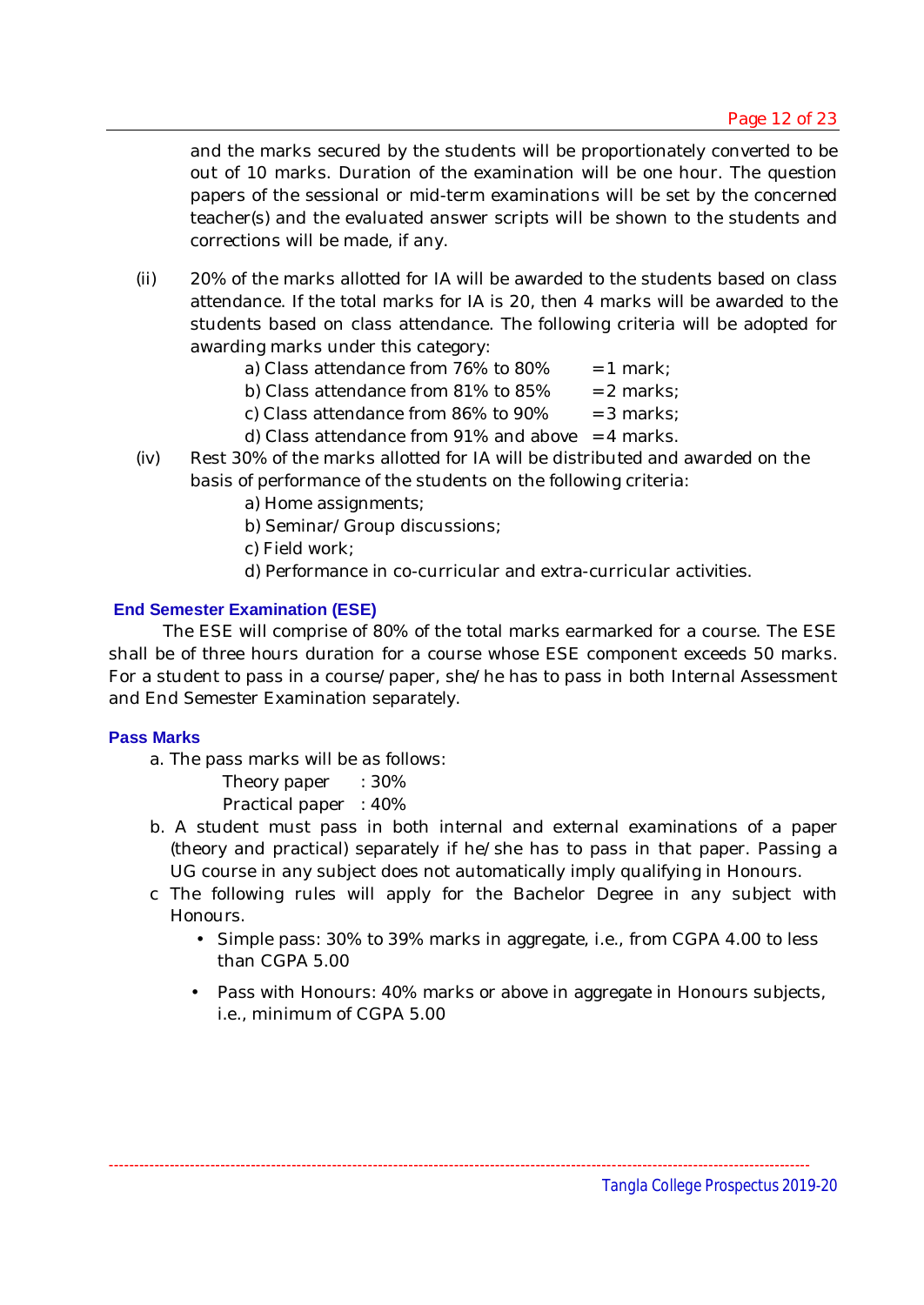Requirements of Course/Papers for successful completion of Under-graduate Degree

| <b>Degree</b>                                                    | <b>Minimum Requirements</b>                                                                                                                                                                                                                                                                                                                                                                                            |
|------------------------------------------------------------------|------------------------------------------------------------------------------------------------------------------------------------------------------------------------------------------------------------------------------------------------------------------------------------------------------------------------------------------------------------------------------------------------------------------------|
| Undergraduate Degree                                             | 14 core papers in that discipline                                                                                                                                                                                                                                                                                                                                                                                      |
| Course with Honours                                              | 2 Ability Enhancement Compulsory Courses                                                                                                                                                                                                                                                                                                                                                                               |
| (all disciplines)                                                | 2 Skill Enhancement Courses                                                                                                                                                                                                                                                                                                                                                                                            |
|                                                                  | 4 Discipline Specific Elective                                                                                                                                                                                                                                                                                                                                                                                         |
|                                                                  | 4 Generic Elective Papers from other disciplines                                                                                                                                                                                                                                                                                                                                                                       |
|                                                                  |                                                                                                                                                                                                                                                                                                                                                                                                                        |
| Undergraduate<br>Degree Courses in<br><b>Arts &amp; Commerce</b> | (a) 4 Core papers each in two disciplines of choice<br>(b) 2 Core papers each in English and MIL/Alt. English<br>(c) 2 Ability Enhancement Compulsory Courses<br>(d) 4 Skill Enhancement Courses<br>(e) 2 papers each from a list of Discipline Specific<br>Elective papers based on 2 disciplines of choice<br>selected in (a).<br>2 papers from the list of Generic Elective papers. In<br>(f)<br>other disciplines. |
|                                                                  |                                                                                                                                                                                                                                                                                                                                                                                                                        |
| Undergraduate                                                    | (a) 4 core papers each in three disciplines of choice                                                                                                                                                                                                                                                                                                                                                                  |
| Degree Courses in                                                | (b) 2 Ability Enhancement Compulsory Courses                                                                                                                                                                                                                                                                                                                                                                           |
| <b>Science</b>                                                   | (c) 4 Skill Enhancement Courses                                                                                                                                                                                                                                                                                                                                                                                        |
|                                                                  | (d) 2 papers each of Discipline Specific Elective papers                                                                                                                                                                                                                                                                                                                                                               |
|                                                                  | based on 3 disciplines of choice selected in (a).                                                                                                                                                                                                                                                                                                                                                                      |

# **Programme Template: B.A./B.Com. Honours Course**

| <b>SEM</b>     | <b>CORE Course</b><br>(6 Credit each) | <b>AECC</b><br>(4 credit each)  | <b>SEC</b><br>(4 credit<br>each) | DSE (Intra-<br>disciplinary)<br>(6 credit each) | <b>GE</b> (Inter<br>Disciplinary)<br>(6 credit each) |
|----------------|---------------------------------------|---------------------------------|----------------------------------|-------------------------------------------------|------------------------------------------------------|
|                | Core-1<br>Core-2                      | Eng/MIL<br>Communication        |                                  |                                                 | $GE-1$                                               |
| $\mathbf{I}$   | Core-3<br>Core-4                      | Environmental<br><b>Studies</b> |                                  |                                                 | $GE-2$                                               |
| $\mathbf{III}$ | Core-5<br>Core-6<br>Core-7            |                                 | SEC-1                            |                                                 | $GE-3$                                               |
| IV             | Core-8<br>Core-9<br>Core-10           |                                 | SEC-2                            |                                                 | $GE-4$                                               |
| $\vee$         | Core-11<br>Core-12                    |                                 |                                  | DSE-1<br>DSE-2                                  |                                                      |
| VI             | Core-13<br>Core-14                    |                                 |                                  | DSE-3<br>DSE-4                                  |                                                      |

\* *Students can choose any one from English Communication/MIL (Assamese/Bodo/Bengali/Nepali)*

*------------------------------------------------------------------------------------------------------------------------------------------ Tangla College Prospectus 2019-20*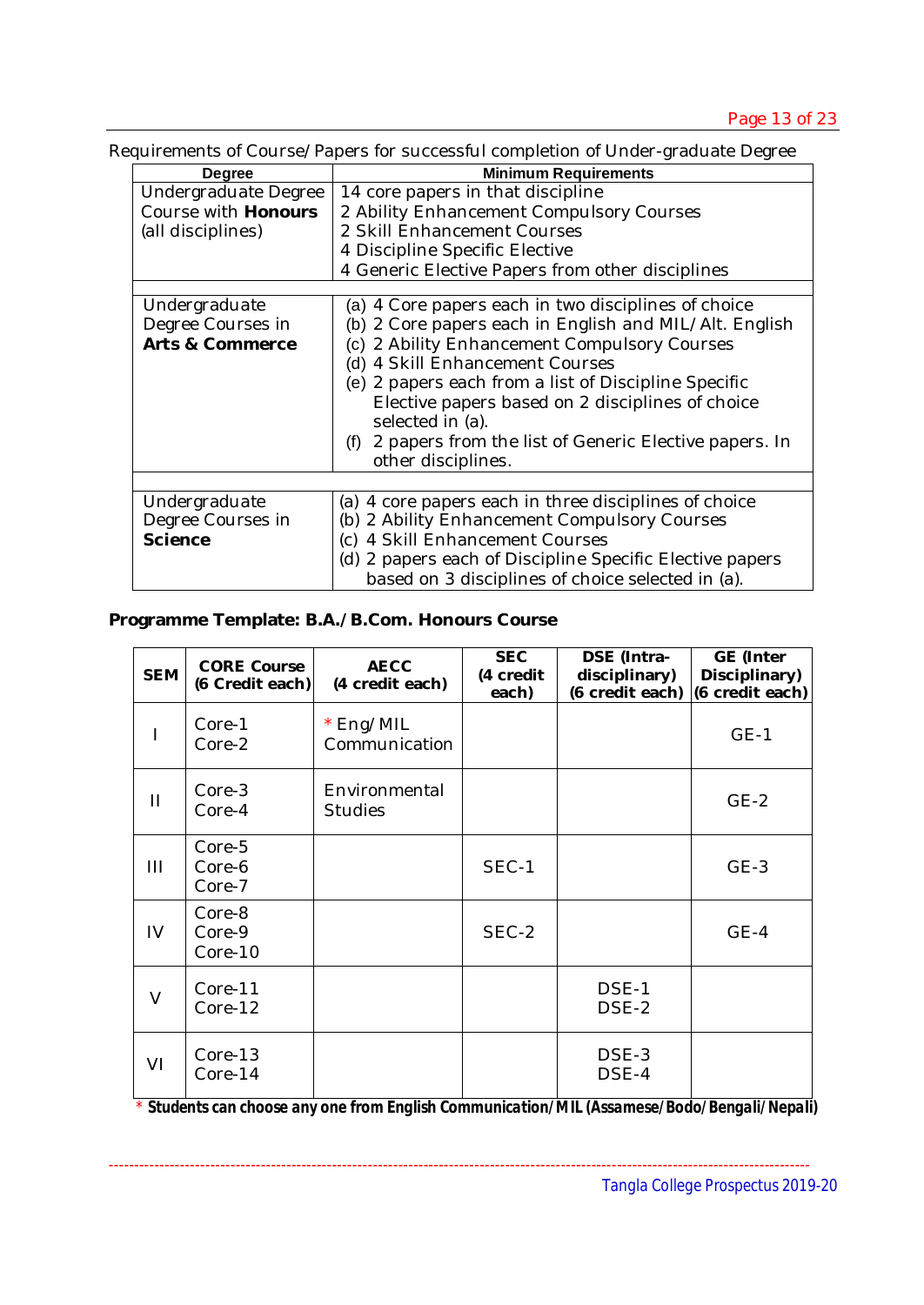| <b>SEM</b> | <b>CORE Course</b><br>(6 Credit each) | <b>AECC</b><br>(4 Credit each)  | <b>SEC</b><br>(4 Credit<br>each) | DSE (Intra-<br>disciplinary)<br>(6 Credit each) | <b>GE</b><br>(6 Credit<br>each) |
|------------|---------------------------------------|---------------------------------|----------------------------------|-------------------------------------------------|---------------------------------|
|            | English -1<br>DSC-1A<br>DSC-2A        | * Eng/MIL<br>Communication      |                                  |                                                 |                                 |
| П          | English-2<br>DSC-1B<br>DSC-2B         | Environmental<br><b>Studies</b> |                                  |                                                 |                                 |
| Ш          | MIL-1/Alt Eng-1<br>DSC-1C<br>DSC-2C   |                                 | SEC-1                            |                                                 |                                 |
| IV         | MIL-2/Alt Eng-2<br>DSC-1D<br>DSC-2D   |                                 | SEC-2                            |                                                 |                                 |
| $\vee$     |                                       |                                 | SEC-3                            | DSE-A<br>DSE-A                                  | $GE-1$                          |
| VI         |                                       |                                 | SEC-4                            | DSE-B<br>DSE-B                                  | $GE-2$                          |

**Programme Template: B.A./B.Com. Regular Course**

\* *Students can choose any one from English Communication/MIL (Assamese/Bodo/Bengali/Nepali)*

# **Programme Template: B Sc. Honours Course**

| <b>SEM</b>     | <b>CORE Course</b><br>(6 Credit each) | <b>AECC</b><br>(4 credit each)  | <b>SEC</b><br>(4 credit<br>each) | DSE (Intra-<br>disciplinary)<br>(6 credit each) | GE (Inter<br>Disciplinary)<br>(6 credit each) |
|----------------|---------------------------------------|---------------------------------|----------------------------------|-------------------------------------------------|-----------------------------------------------|
| $\overline{1}$ | Core-1<br>Core-2                      | English<br>Communication        |                                  |                                                 | $GE-1$                                        |
| $\mathbf{H}$   | Core-3<br>Core-4                      | Environmental<br><b>Studies</b> |                                  |                                                 | $GE-2$                                        |
| Ш              | Core-5<br>Core-6<br>Core-7            |                                 | $SEC-1:$<br>English              |                                                 | $GE-3$                                        |
| IV             | Core-8<br>Core-9<br>Core-10           |                                 | SEC-2                            |                                                 | $GE-4$                                        |
| $\vee$         | Core-11<br>Core-12                    |                                 |                                  | DSE-1<br>DSE-2                                  |                                               |
| VI             | Core-13<br>Core-14                    |                                 |                                  | DSE-3<br>DSE-4                                  |                                               |

*------------------------------------------------------------------------------------------------------------------------------------------ Tangla College Prospectus 2019-20*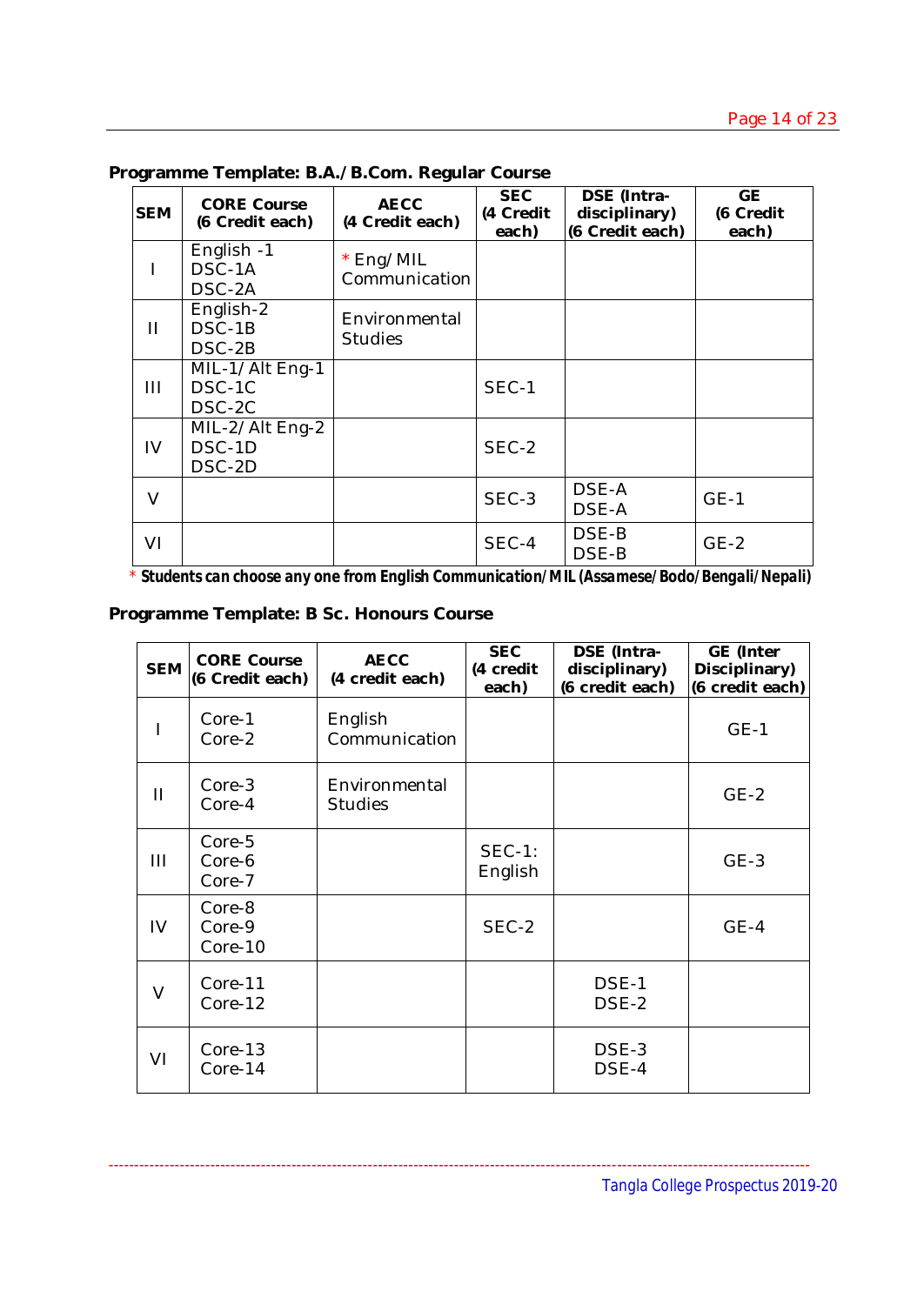| <b>SEM</b>    | <b>CORE Course</b><br>(6 Credit each) | <b>AECC</b><br>(4 Credit each)  | <b>SEC</b><br>(4 Credit each) | <b>DSE</b><br>(6 Credit each) |
|---------------|---------------------------------------|---------------------------------|-------------------------------|-------------------------------|
|               | DSC-1A<br>DSC-2A<br>DSC-3A            | English<br>Communication        |                               |                               |
| $\mathbf{H}$  | DSC-1B<br>DSC-2B<br>DSC-3B            | Environmental<br><b>Studies</b> |                               |                               |
| Ш             | DSC-1C<br>DSC-2C<br>DSC-3C            |                                 | <b>SEC-1:</b><br>English      |                               |
| $\mathsf{IV}$ | DSC-1D<br>DSC-2D<br>DSC-3D            |                                 | SEC-2                         |                               |
| $\vee$        |                                       |                                 | SEC-3                         | DSE-1A<br>DSE-2A<br>DSE-3A    |
| VI            |                                       |                                 | SEC-4                         | DSE-1B<br>DSE-2B<br>DSE-3B    |

# **Programme Template: B Sc. Regular Course**

# **AVAILABLE SUBJECTS/COMBINATIONS OF SUBJECTS**

# **ARTS STREAM** : **Total intake capacity = 1000**

| <b>Honours Course Subjects</b> : Assamese, Bodo, Economics, Education, English, History |  |  |  |  |
|-----------------------------------------------------------------------------------------|--|--|--|--|
| and Political Science.                                                                  |  |  |  |  |
| MIL: Assamese, Bodo, Bengali, Nepali, Alt. Eng.                                         |  |  |  |  |
| <b>Elective Subjects</b> : Economics, Education, History, Political Science,            |  |  |  |  |
| Elective Assamese (ASL), Elective Bodo (BDL), Elective                                  |  |  |  |  |
| Bengali (BSL), Mathematics and Statistics.                                              |  |  |  |  |
|                                                                                         |  |  |  |  |

# **Possible Subject Combinations in Arts Stream** :

| <b>Honours Subject</b> |     |     | Seats Combinations of Generic Elective subjects                                                                            |
|------------------------|-----|-----|----------------------------------------------------------------------------------------------------------------------------|
| 1. Assamese (ASL)      | 70. | (i) | Economics/Political Science/ History/Education.                                                                            |
| 2. Bodo (BDL)          | 70  | (i) | Economics/Political Science/History/Education.                                                                             |
| 3. Economics (ECO)     | 70  | (i) | Elective Assamese/ Elective Bengali/Elective<br>Bodo/ Elective English/History/Political<br>Science/Mathematics/Statistics |

*------------------------------------------------------------------------------------------------------------------------------------------*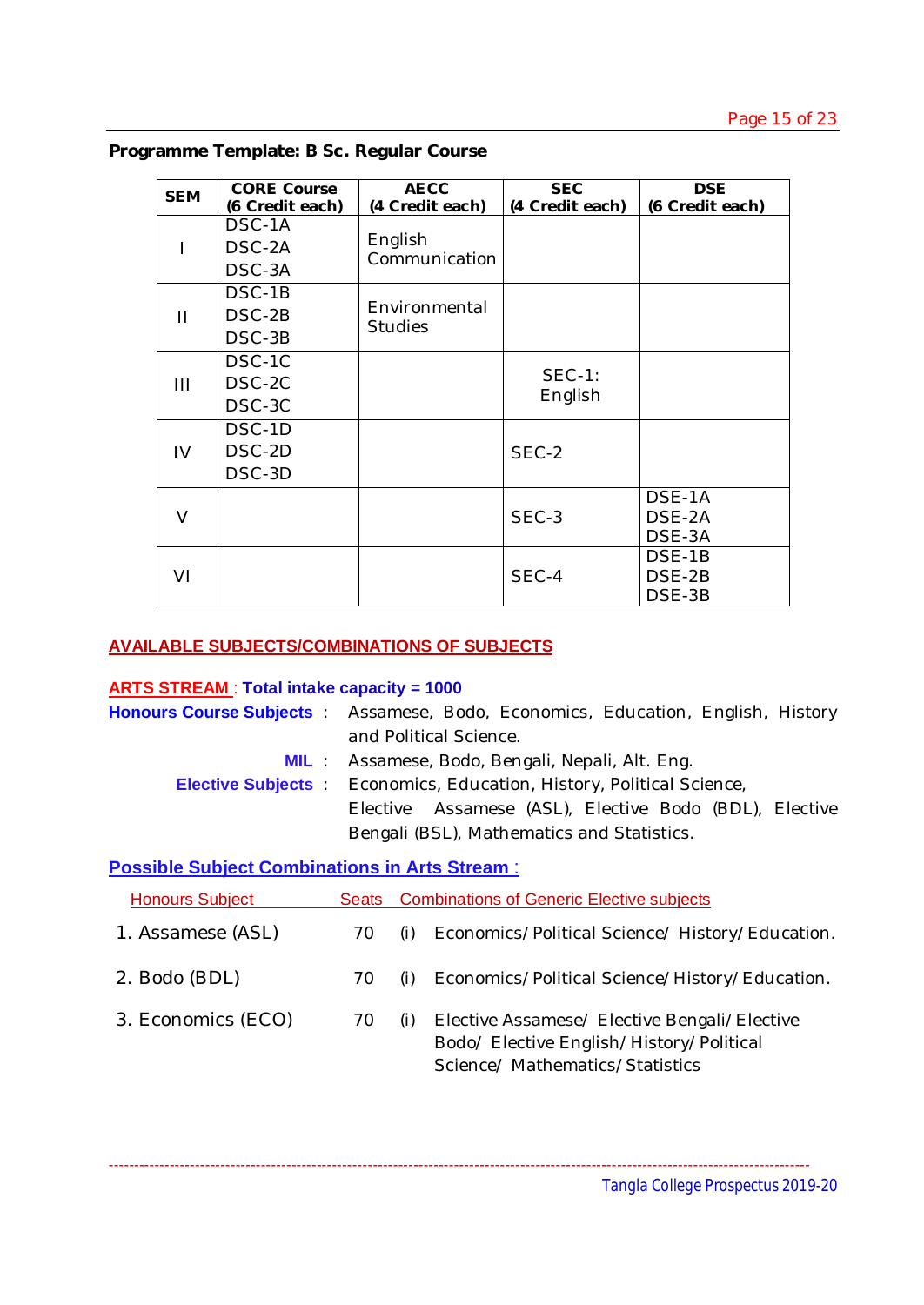|                            |    |     | Page 16 of 23                                                                                                           |
|----------------------------|----|-----|-------------------------------------------------------------------------------------------------------------------------|
| 4. Education (EDN)         | 70 | (i) | Elective Assamese/Elective Bengali/Elective<br>Bodo/Elective English/History/ Mathematics/<br><b>Statistics</b>         |
| 5. English (ESL)           | 70 | (i) | Economics/Education/History/Political<br>Science,                                                                       |
| 6. History (HIS)           | 70 | (i) | Elective Assamese/ Elective Bengali/ Elective<br>Bodo/Elective English/Economics/Education/<br><b>Political Science</b> |
| 7. Political Science (PSC) | 70 | (i) | Elective Assamese/ Elective Bengali/ Elective<br>Bodo/Elective English/ Economics/History/<br>Mathematics/Statistics    |

# Possible Subject Combinations in Regular Courses (any two)

- A. Economics, History/Political Science/ Elective Assamese/ Elective Bodo/ Elective English/Mathematics/Statistics
- B. Education, History/Elective Assamese/ Elective Bodo/ Elective English/ Mathematics/Statistics
- C. History, Economics/Education/ Elective Assamese/ Elective Bodo/ Elective English/ Mathematics/Statistics
- D. Political Science, Economics/History/ Elective Assamese/ Elective Bodo/ Elective English/ Mathematics/Statistics
- E. Elective Assamese, Economics/Education/History/Political Science/ Mathematics/Statistics
- F. Elective Bodo, Economics/Education/History/Political Science/Mathematics/ **Statistics**
- G. Elective Bengali, Economics/Education/History/Political Science/Mathematics/ **Statistics**

# **N. B.** : *Maximum Seat Capacity in every general /elective subject, excluding English Communication & MIL subjects,* is 500.

# COMMERCE STREAM

The B. Com. under the CBCS Semester System for Three Years Degree Course is as follows:

*------------------------------------------------------------------------------------------------------------------------------------------*

# **Courses in Commerce Stream : Seat Capacity = 240**

**Honours Subjects** : Accountancy, Finance and Management.

Mark distribution in all the papers will be as follows :

a) Internal Evaluation : 20% Marks

b) External Evaluation : 80% Marks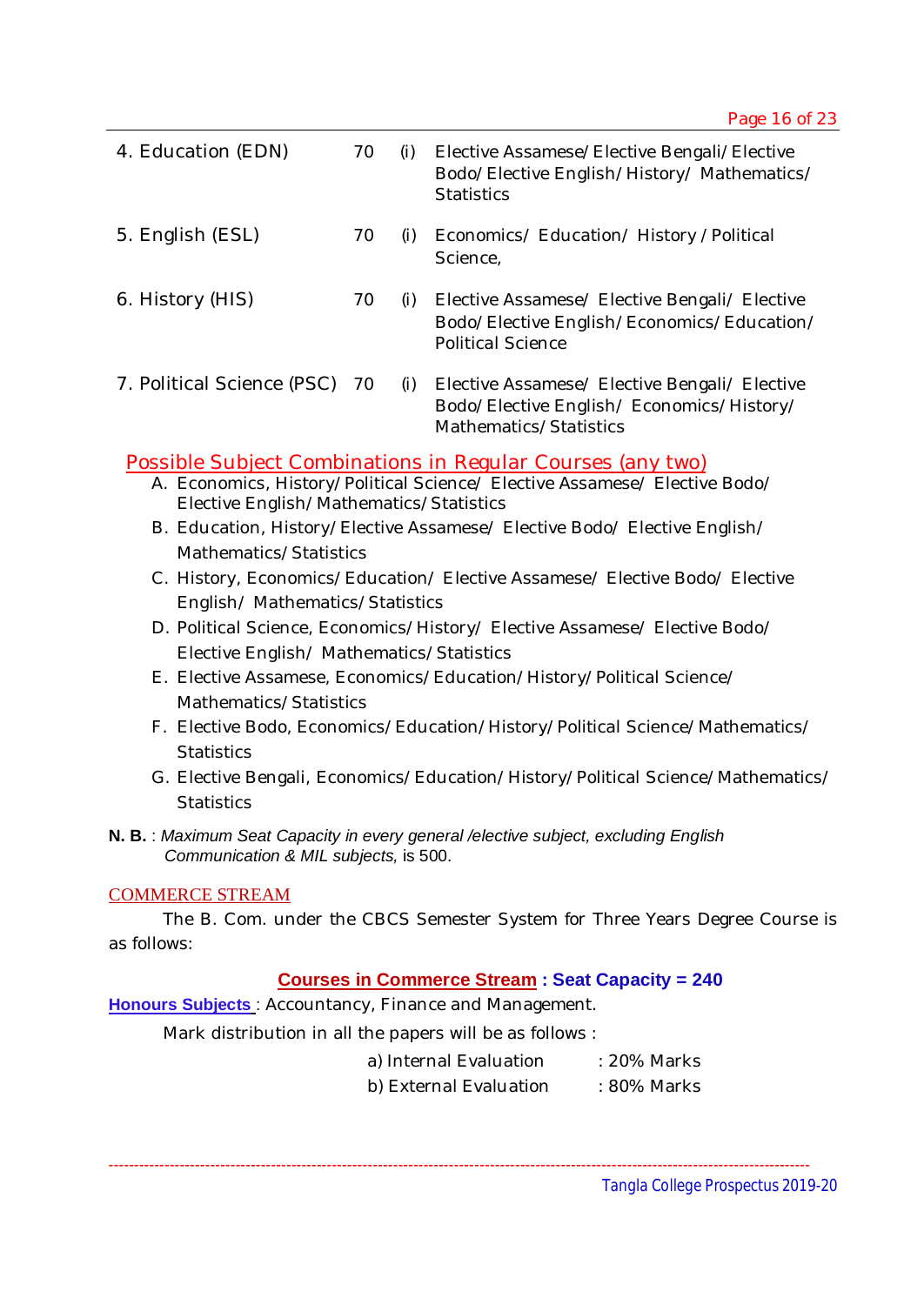# POSSIBE COMBINATIONS OF SUBJECTS IN COMMERCE STREAM :

| Courses              | Seat | Possible Combinations                                                                                                                                                                                                    |
|----------------------|------|--------------------------------------------------------------------------------------------------------------------------------------------------------------------------------------------------------------------------|
| 1. Accountancy Major | 60   | Business Mathematics (BMT) (Compulsory),<br>Financial Accounting I (FAC-I), Indian Financial<br>Systems (IFS), Business Organisation and<br>Entrepreneurship Development (BOED) (or as<br>specified by GU).              |
| 2. Finance Major     | 60   | Business Mathematics (BMT) (Compulsory),<br>Financial Accounting I (FAC-I), Indian Financial<br>Systems (IFS), Business Organisation and<br>Entrepre-neurship Development (BOED) (or as<br>specified by GU).             |
| 3. Management Major  | 60   | Business Mathematics (BMT) (Compulsory),<br>Financial Accounting I (FAC-I), Indian Financial<br>Systems (IFS), Business Organisation and<br>Entrepre-neurship Development (BOED) (or as<br>specified by GU).             |
| 4. Regular Course    | 60   | Financial Accounting I (FAC-I), Indian Financial<br>Systems (IFS), Business Organisation and<br>Entrepreneurship Development (BOED),<br>Business Mathematics/Fundamentals of<br>Insurance (FIN) (or as specified by GU). |

# *SCIENCE STREAM :* **Total seat capacity 220.**

| Honours Subjects:   |         |                         | Botany, Chemistry, Mathematics, Physics, Statistics and |  |  |
|---------------------|---------|-------------------------|---------------------------------------------------------|--|--|
|                     | Zoology |                         |                                                         |  |  |
| Elective subjects : |         |                         | Botany, Chemistry, Economics, Mathematics, Physics,     |  |  |
|                     |         | Statistics and Zoology. |                                                         |  |  |

# **POSSIBLE GENERIC SUBJECT COMBINATIONS WITH HONOURS COURSES**

| <b>Honours Subject</b> | Seat | Generic Elective subjects                                        |
|------------------------|------|------------------------------------------------------------------|
| 1. BOTANY              | 35   | Zoology/Chemistry/Mathematics/Physics/Statistics                 |
| 2. CHEMISTRY           | 35   | Botany/Zoology/Mathematics/Statistics                            |
| 3. MATHEMATICS         | 40   | Botany/Chemistry/Physics/Zoology/Statistics/<br><b>Economics</b> |
| 4. PHYSICS             | 35   | Chemistry/Mathematics/Statistics                                 |
| 5. STATISTICS          | 35   | Mathematics/Chemistry/Physics/Economics                          |
| 6. ZOOLOGY             | 35   | Botany/Chemistry/Mathematics/Statistics                          |
|                        |      |                                                                  |

*------------------------------------------------------------------------------------------------------------------------------------------*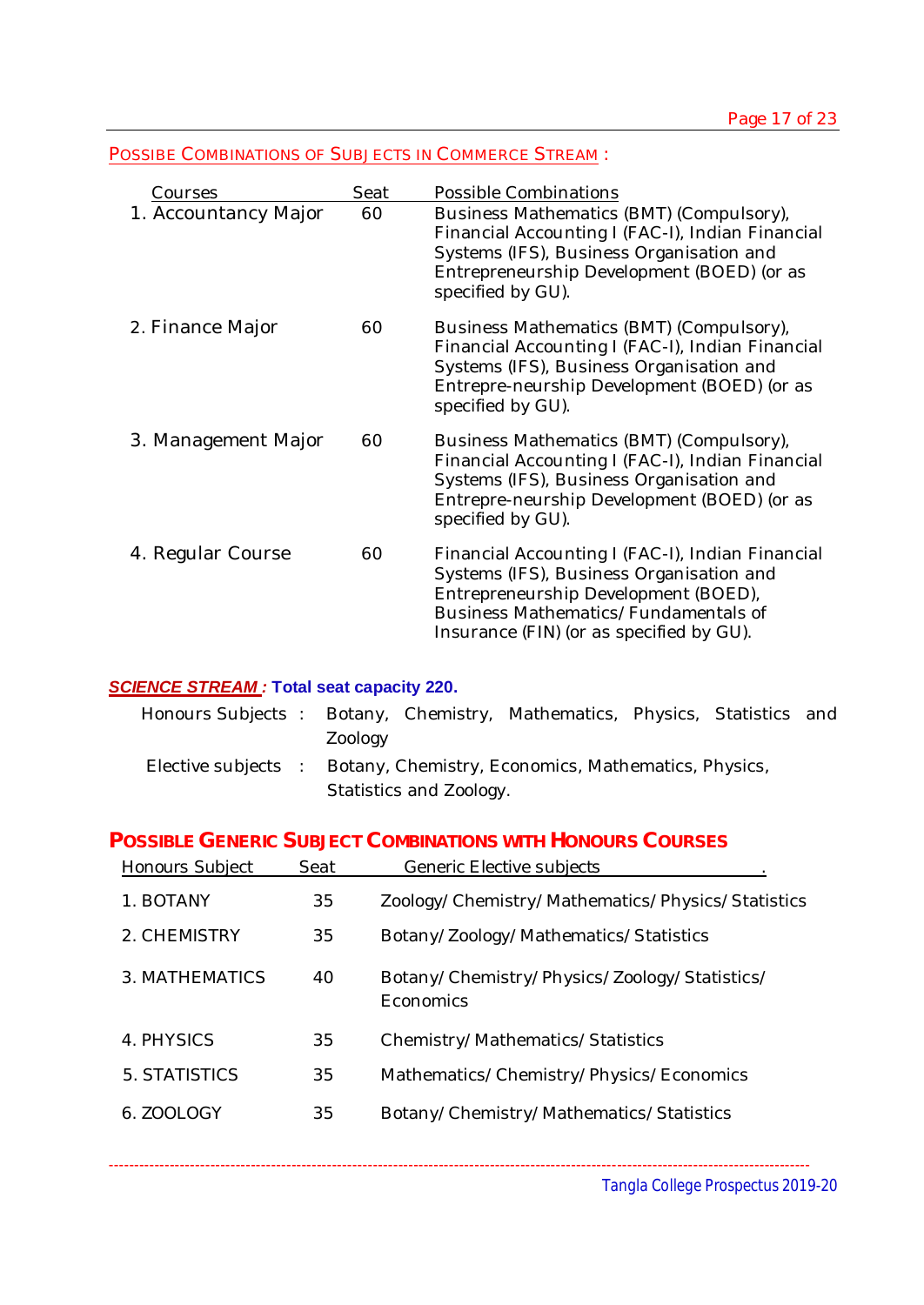*N. B. : Students willing to take any subject as Honours Course must secure at least 40% marks in that subject in the last HSSLC Examinations.*

*Regular Course Students have to select any one from the following groups :*

| Groups | DSC <sub>1</sub>  | DSC <sub>2</sub> | DSC <sub>3</sub>       |
|--------|-------------------|------------------|------------------------|
|        | Botany            | Zoology          | Chemistry              |
| 2.     | Chemistry         | Mathematics      | Physics/Statistics     |
| 3.     | Mathematics       | Chemistry        | Physics/Statistics     |
| 4.     | Physics           | Chemistry        | Mathematics/Statistics |
| 5.     | <b>Statistics</b> | Mathematics      | Physics/Chemistry      |
| 6.     | Zoology           | Botany           | Chemistry              |
|        |                   |                  |                        |

# **BACHELOR OF COMPUTER APPLICATION COURSE (BCA) : Availability of Seat = 20**

# **Admission Procedure will be Off-line**

# SEMESTER - I

- 1.1. Computer Fundamentals & ICT Hardware.
- 1.2. Communicative English.
- 1.3. Introduction to C Programming.
- 1.4. Mathematics-I
- 1.5. Laboratory -C Programming (BCA 1.3) and ICT Hardware (BCA 1.1)  $(60 + 40 = 100$  marks).

# SEMESTER - II

- 2.1. Data Structure and Algorithm
- 2.2. Computer Based Accounting and Financial Management.
- 2.3. Digital Circuit and Logic Design.
- 2.4. Mathematics-II
- 2.5. Laboratory Data Structure and Algorithm (BCA 2.1 and Accounting and Financial Management (BCA 2.2) (50+50 = 100 marks)
- 2.6. Environmental Studies.

# SEMESTER - III

- 3.1. Software Engineering.
- 3.2. Computer Organization and Architecture.
- 3.3. Database Management System.
- 3.4. Object Oriented Programming in C++.
- 3.5. Laboratory C++ programming (BCA 3.4) and DBMS (BCA 3.3)  $(50+50 = 100$  Marks).

*------------------------------------------------------------------------------------------------------------------------------------------*

# SEMESTER - IV

- 4.1. Operating System
- 4.2. Web Technology.
- 4.3. Java Programming.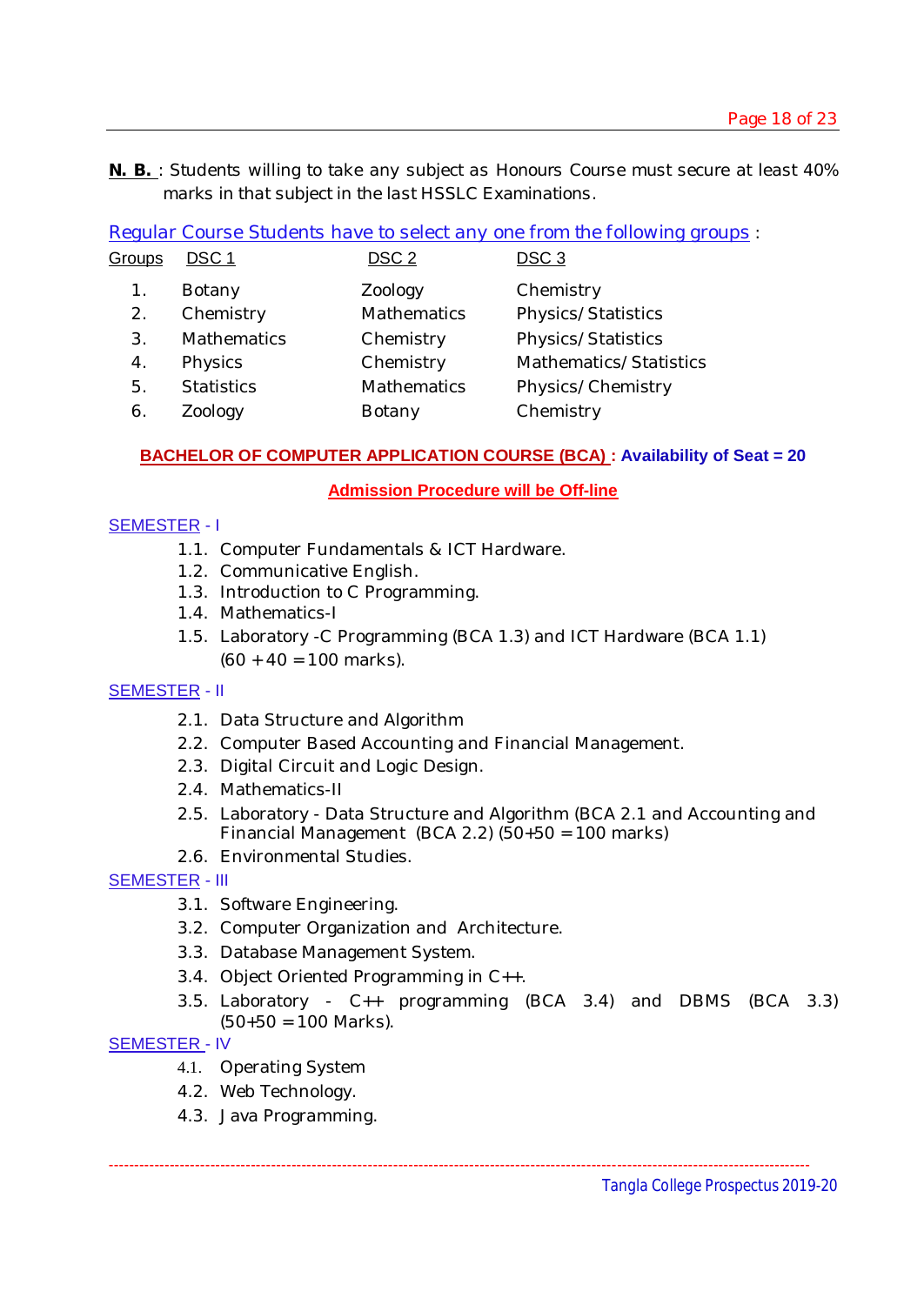- 4.4. Minor Project.
- 4.5. Laboratory Operating System (BCA 4.1), Web Technology (BCA 4.2) and Java Programming (BCA 4.3) (20+40+40 = 100 marks).

# SEMESTER - V

- 5.1. System Administration using Linux.
- 5.2. Computer Networks.
- 5.3. Open Source Software.
- 5.4. Elective 5.4.
- 5.5. Laboratory System Administration using Lenux (BCA 5.1) and Open Source Software (BCA 5.3) (50+50 = 100 marks).

# SEMESTER - VI

- 6.1. Elective 6.1
- 6.2. Elective 6.2
- 6.3. Project Work.

# **Elective - 5.4**

- 1. Microprocessor and Assembly Language Programming (4-0-2-6).
- 2. Automata theory and Languages (5-1-0-6).
- 3. Computer Oriented Numerical Methods and Statistical Techniques (5-0-1-6).
- 4. Animation (4-0-2-6).

# **Elective - 6.1**

- 1. Programming with  $C# (4-0-2-6)$ .
- 2. Data Mining and Warehousing (5-1-0-6).
- 3. Optimization Techniques (5-1-0-6).
- 4. Object Oriented Analysis and Design (5-1-0-6).

# **Elective 6.2**

- 1. Mobile Applications (4-0-2-6)
- 2. Cyber Law (5-1-0-6).
- 3. Distributed Systems (5-1-0-6).

# *HOW TO APPLY*

A student seeking admission to the College must apply through **Online** in college website www.tanglacollege.ac.in by paying an Admission Registration fee of Rs. 200 only. Candidates are advised to read carefully the instructions given in website before filling up of the online admission forms.

Candidate applying for Arts, Commerce and Science must submit separate Forms for each stream.

Candidates must enclose attested copies of the following documents with the APPLICATION FORM and must produce their ORIGINAL DOCUMENTS at the time of admission.

- a) Mark-Sheet of the last qualifying examination.
- b) Pass Certificate from the head of the Institution last attended.
- c) Caste Certificate from the competent authority wherever necessary.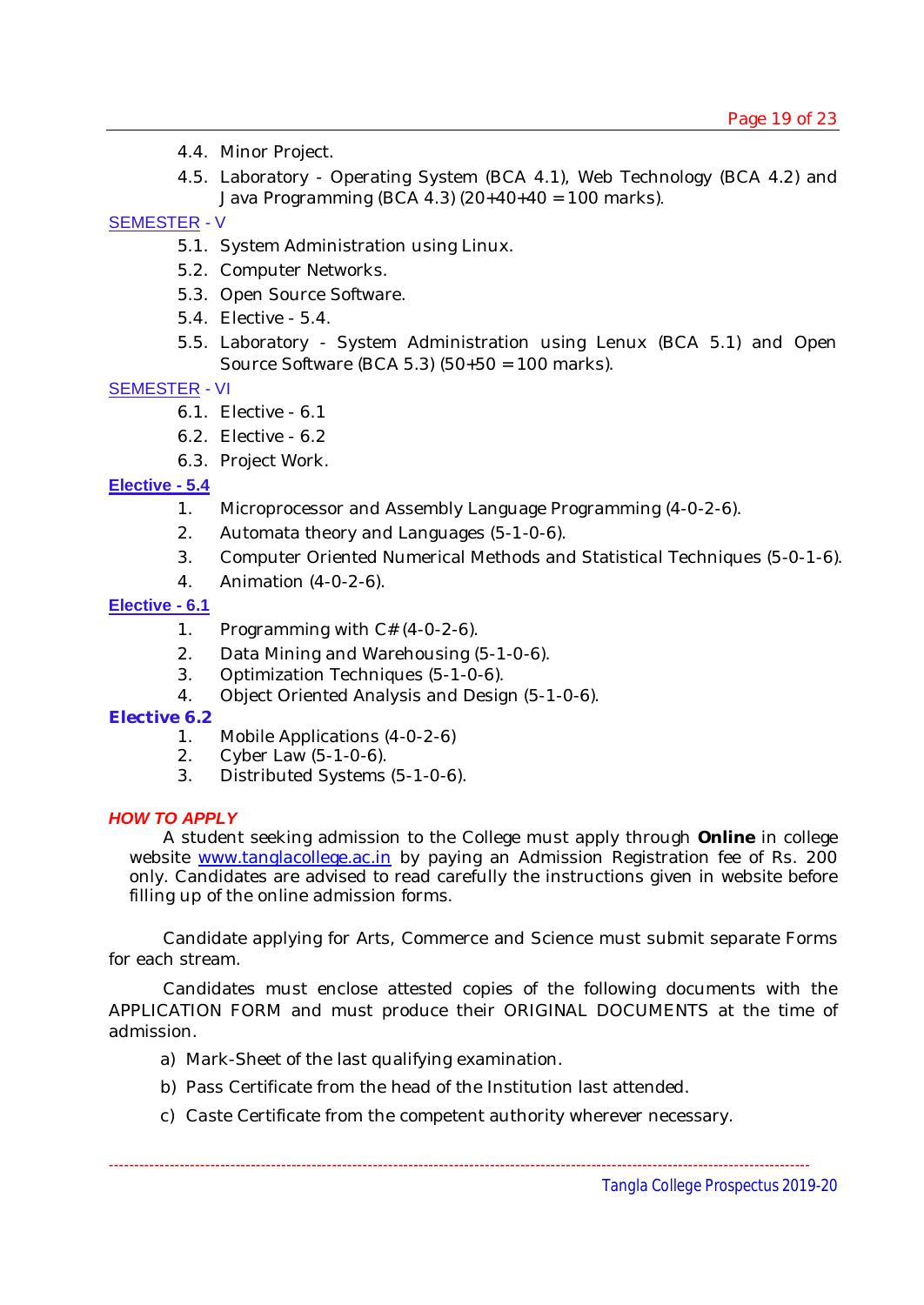d) Age Certificate (Admit Card)

# *Note :*

- $\degree$  Incomplete Application Forms in any respect will be rejected.
- $\degree$  Selected candidates will have to get themselves admitted on the stipulated date and time by paying requisite amount of fee, failing which his/her seat shall be forfeited and the seat so available shall immediately be allotted to the candidates of the waiting list in order of merit.
- $\degree$  If a forged document submitted by a candidate is detected even after the admission, the admission will stand cancelled.
- $\sigma$  THE ADMISSION COMMITTEE HAS EVERY RIGHT TO CANCEL ADMISSION IF THE CANDIDATE FAILS TO PRODUCE THE ORIGINAL DOCUMENTS AT THE TIME OF ADMISSION.
- *CANVASSING IN ANY FORM TO OBTAIN A SEAT WILL LEAD TO DISQUALIFICATION OF THE CANDIDATE.*
- $\degree$  On being admitted to the College each student will be issued one Identity Card.
- $\circ$  Attendance in Class is compulsory.
- $\degree$  Sessional Examinations are compulsory for degree students.
- $\degree$  Students of each class who do not attend at least 75% of the classes held in each subject will not be allowed to fill up the forms and appear in the final examination conducted by AHSEC/GU.

# Reservation of Seats

Reservation of seats for the different courses is admissible as per the break-up given below:

- $\triangleright$  SC 7%
- $\triangleright$  ST(Hills) 5%
- $\triangleright$  ST(Plains) 10%
- $\triangleright$  OBC / MOBC 27%
- $\triangleright$  Physically Handicapped 2%
- $\triangleright$  Extra-curricular activities 2%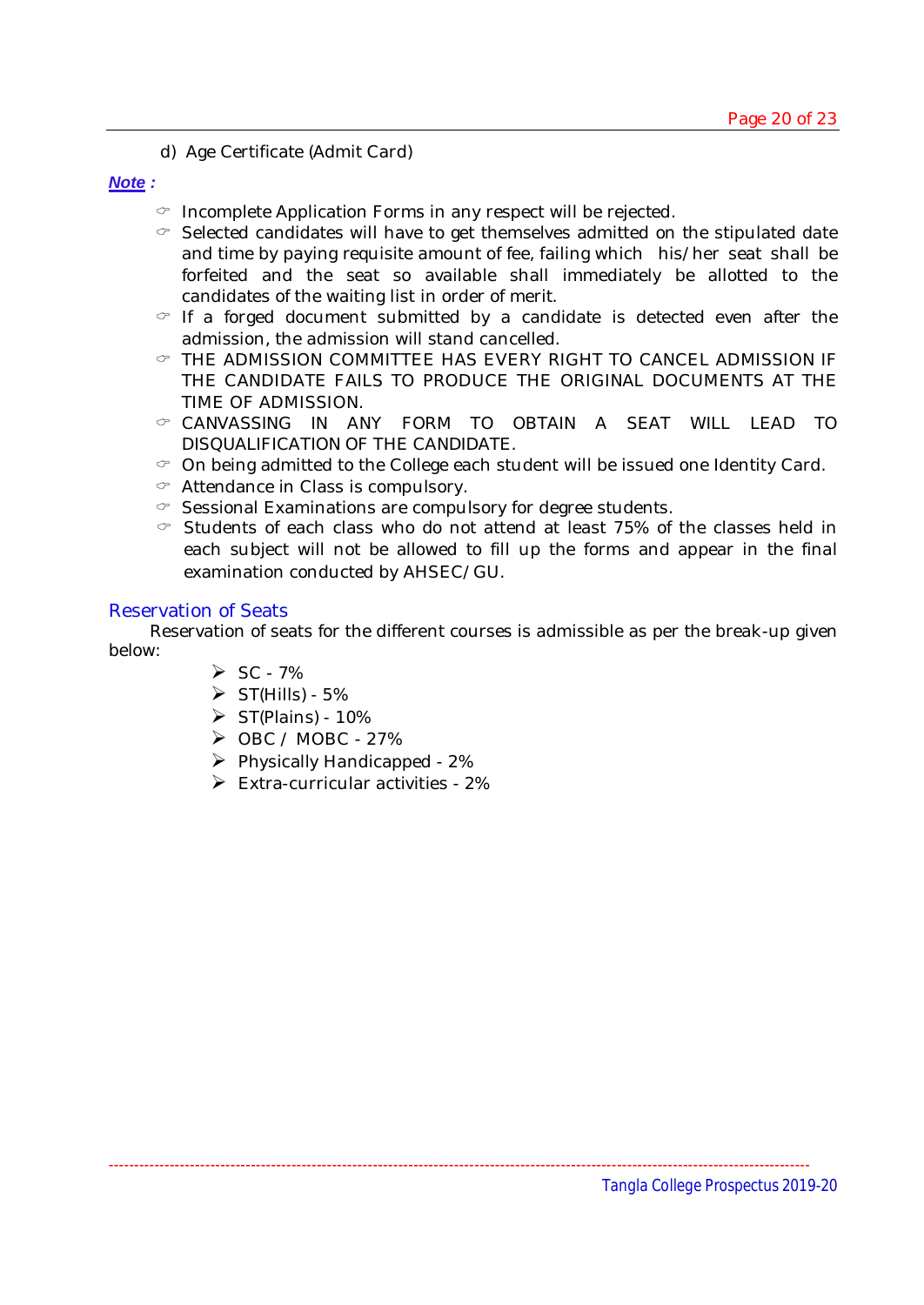Page 21 of 23

# FEE STRUCTURE FOR HIGHER SECONDARY COURSES **For the Session 2018-19**

# (Arts, Commerce & Science Streams)

| <b>SI</b>      | Description of fee              |        | HS 1st Yr Arts/Com |        | HS 1st Year Sc |        | HS 2nd Yr Arts/Com |        | HS 2nd Year Sc |  |
|----------------|---------------------------------|--------|--------------------|--------|----------------|--------|--------------------|--------|----------------|--|
| No             |                                 | (male) | (female)           | (male) | (female)       | (male) | (female)           | (male) | (female)       |  |
| 1              | Admission fees                  | 200    | 200                | 200    | 200            | 200    | 200                | 200    | 200            |  |
| $\overline{2}$ | <b>Tuition fees</b>             | 600    |                    | 720    |                | 600    |                    | 720    |                |  |
| 3              | Enrolment fees *                | 30     | 30                 | 30     | 30             | 30     | 30                 | 30     | 30             |  |
| 4              | Affiliation/Recognition fees    | 50     | 50                 | 50     | 50             | 50     | 50                 | 50     | 50             |  |
| 5              | Registration fees *             | 200    | 200                | 200    | 200            |        |                    |        |                |  |
| 6              | <b>College Examination fees</b> | 100    | 100                | 100    | 100            | 100    | 100                | 100    | 100            |  |
| $\overline{7}$ | Science Lab. Fees               |        |                    | 200    | 200            |        |                    | 200    | 200            |  |
| 8              | College Development fund        | 300    | 300                | 300    | 300            | 300    | 300                | 300    | 300            |  |
| 9              | <b>Electricity fees</b>         | 300    | 300                | 300    | 300            | 300    | 300                | 300    | 300            |  |
| 10             | College Identity Card           | 50     | 50                 | 50     | 50             |        |                    |        |                |  |
| 11             | NCC/NSS/Scout & Guide fund      | 30     | 30                 | 30     | 30             | 30     | 30                 | 30     | 30             |  |
| 12             | Students' Welfare fee           | 30     | 30                 | 30     | 30             | 30     | 30                 | 30     | 30             |  |
| 13             | Library fees                    | 220    | 220                | 220    | 220            | 220    | 220                | 220    | 220            |  |
| 14             | <b>Library Development Fund</b> | 50     | 50                 | 50     | 50             | 50     | 50                 | 50     | 50             |  |
| 15             | Students' Union fund            | 90     | 90                 | 90     | 90             | 90     | 90                 | 90     | 90             |  |
| 16             | Games & Sports                  | 100    | 100                | 100    | 100            | 100    | 100                | 100    | 100            |  |
| 17             | <b>Co-Curricular Activities</b> | 100    | 100                | 100    | 100            | 100    | 100                | 100    | 100            |  |
| 18             | Magazine fees                   | 90     | 90                 | 90     | 90             | 90     | 90                 | 90     | 90             |  |
| 19             | <b>Festival Fee</b>             | 90     | 90                 | 90     | 90             | 90     | 90                 | 90     | 90             |  |
| 20             | Jubilee fund                    | 120    | 120                | 120    | 120            | 120    | 120                | 120    | 120            |  |
| 21             | Contingency                     | 300    | 300                | 300    | 300            | 300    | 300                | 300    | 300            |  |
|                | Total                           | 3050   | 2450               | 3370   | 2650           | 2800   | 2200               | 3120   | 2400           |  |

N.B. 1. \* These fees are subject to change as per the AHSEC rules.

- 2. This fee structure is for the regular students to be admitted in Tangla College only.
- 3. Girl students of HS I and HS II years of all streams are exempted from paying Tuition fee.
- 4. There is a scheme of free studentship to 2 (two) students each of HS 1st year Arts, Science and Commerce who have secured at least 75% (70% for ST, SC, OBC) of aggregate marks in their last HSLC examinations. Eligible students have to apply separately in a plain paper to the Principal, Tangla College, Tangla along with Photostat copies of Mark-sheet and Registration Certificate of the last examination.
- 5. Students opting for Computer Science and Applications (CSCA) have to pay an additional amount of Rs. 200/- pa as Computer Lab. Fee
- 6. Students migrating from other States have to pay an extra amount of Rs. 800/- which may change from time to time as per the AHSEC rules.

*------------------------------------------------------------------------------------------------------------------------------------------*

7. Fee once paid is not refundable.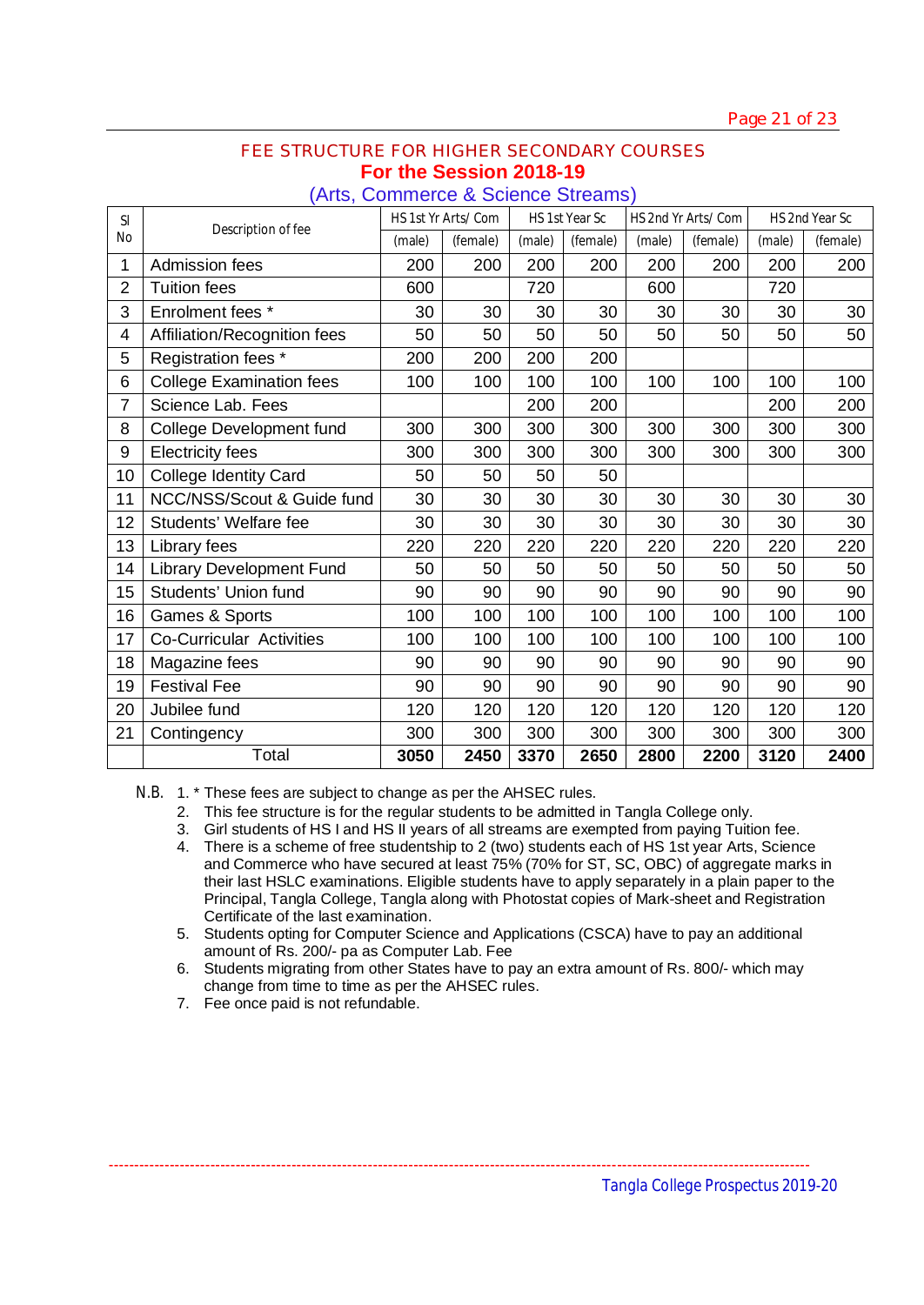# FEE STRUCTURE FOR DEGREE COURSES **For the Session 2018-19**

|                                  | B. A. / B. Com |      |      | B. Sc |      |      |  |
|----------------------------------|----------------|------|------|-------|------|------|--|
|                                  | 1st            | 3rd  | 5th  | 1st   | 3rd  | 5th  |  |
| Description of fee               | Sem.           | Sem. | Sem. | Sem.  | Sem. | Sem. |  |
| <b>Admission fees</b>            | 300            | 300  | 300  | 300   | 300  | 300  |  |
| <b>Tuition fees</b>              | 720            | 720  | 720  | 840   | 840  | 840  |  |
| Enrolment fees *                 | 220            | 220  | 220  | 220   | 220  | 220  |  |
| Affiliation/Recognition fees*    | 200            | 200  | 200  | 200   | 200  | 200  |  |
| Registration fees*               | 390            |      |      | 390   |      |      |  |
| <b>College Examination fees</b>  | 300            | 300  | 300  | 300   | 300  | 300  |  |
| Laboratory Fees (Sc., Edn Maj)   |                |      | 100  | 600   | 600  | 600  |  |
| College Development fund         | 300            | 300  | 300  | 300   | 300  | 300  |  |
| <b>Electricity fees</b>          | 300            | 300  | 300  | 300   | 300  | 300  |  |
| College Identity Card            | 50             |      |      | 50    |      |      |  |
| NCC/NSS/Scout & Guide fund       | 30             | 30   | 30   | 30    | 30   | 30   |  |
| Students' Welfare fund           | 30             | 30   | 30   | 30    | 30   | 30   |  |
| Library fees                     | 220            | 220  | 220  | 220   | 220  | 220  |  |
| <b>Library Development</b>       | 50             | 50   | 50   | 50    | 50   | 50   |  |
| <b>ICT</b> fee                   | 100            | 100  | 100  | 100   | 100  | 100  |  |
| <b>Students' Union</b>           | 90             | 90   | 90   | 90    | 90   | 90   |  |
| Games& Sports fees               | 100            | 100  | 100  | 100   | 100  | 100  |  |
| <b>Co-Cuarricular Activities</b> | 100            | 100  | 100  | 100   | 100  | 100  |  |
| Magazine fees                    | 90             | 90   | 90   | 90    | 90   | 90   |  |
| <b>Festival fee</b>              | 90             | 90   | 90   | 90    | 90   | 90   |  |
| Jubilee fund                     | 120            | 120  | 120  | 120   | 120  | 120  |  |
| Contingency                      | 300            | 300  | 300  | 300   | 300  | 300  |  |
| <b>Total</b>                     | 4100           | 3660 | 3760 | 4820  | 4380 | 4380 |  |

# (Arts, Commerce & Science Streams)

N.B. 1. \* These fee are subject to change as per the GU rules.

2. This fee structure is for the regular students of Tangla College only.

- 3. There is a scheme of free studentship to 2 (two) students each of B. A., B. Com and B. Sc. Courses who have secured at least 75% (70% for ST, SC, OBC) of aggregate marks in their last HSSLC examinations.
- 4. Students having options of Major Course in any subject will have to pay an additional fee of Rs. 300/- at the time of admission.
- 5. Students of TDC 3<sup>rd</sup> and 5<sup>th</sup> Semesters with Statistics as elective subject will have to pay an additional fee of Rs. 300/- at the time of admission.
- 6. Students migrating from other States have to pay an extra amount of Rs. 1400/- which may change from time to time as per the GU rules.

*------------------------------------------------------------------------------------------------------------------------------------------*

7. Fee once paid is not refundable.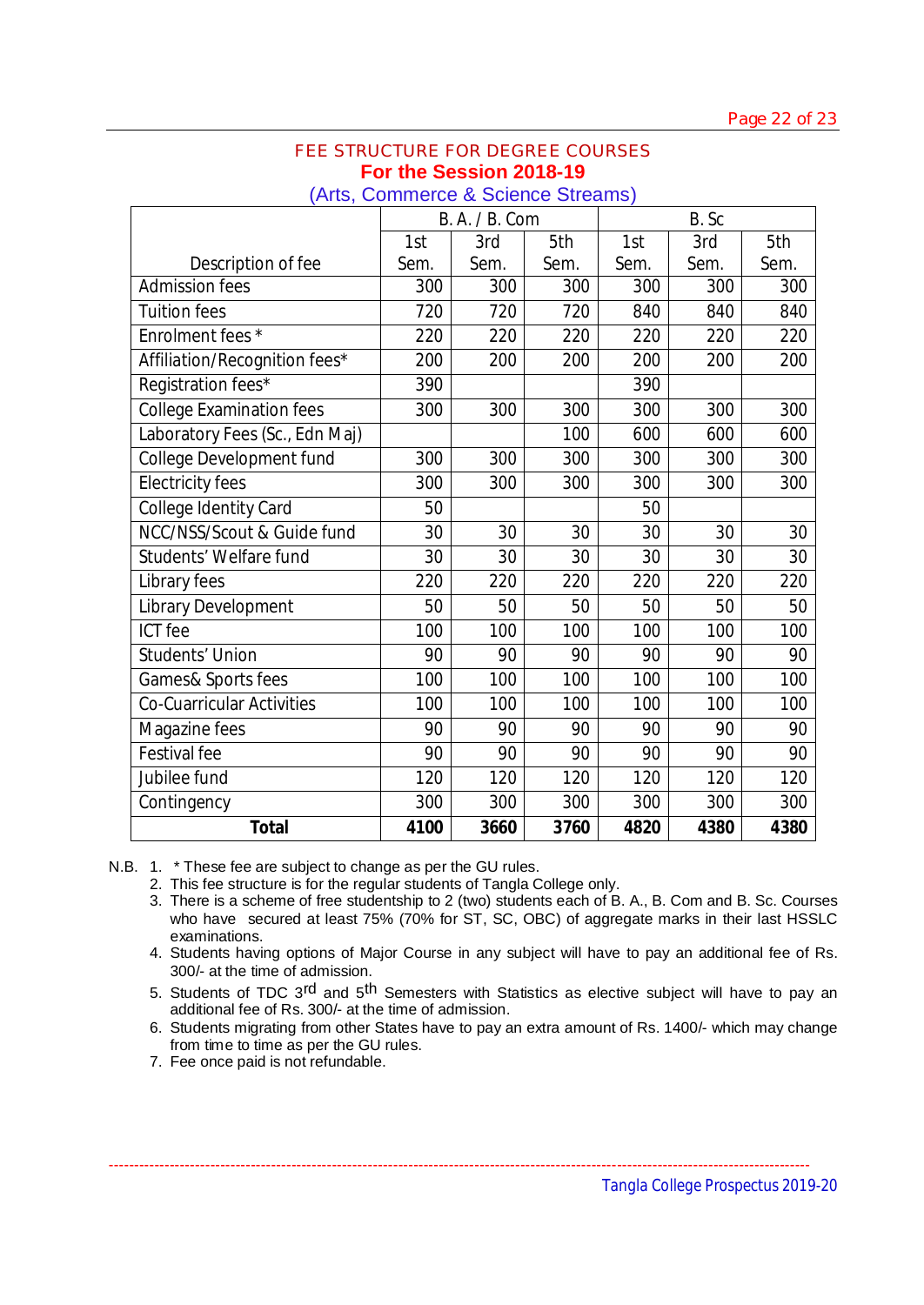# Admission Schedule for the Academic Session 2019-20

# **HS I Courses, 2019-20 :** Admission processes for HS Courses will be conducted *Offline.*

| Issue of Prospectus and Admission Form                   | 13-06-2019 |  |
|----------------------------------------------------------|------------|--|
| Last Date of Issue of Admission Forms                    | 26-06-2019 |  |
| Last Date of Submission of filled in Forms (all streams) | 26-06-2019 |  |
| Date of Admission (Arts, Commerce & Science)             | 29-06-2019 |  |
| Time of Admission : From 10:00 AM to 3:00 PM             |            |  |

# **TDC 1st Semester Courses, 2019-20**

| Date of opening of Online Admission Form Fill up Portal                                                                                                                                              | 01/06/2019                                      |  |  |  |
|------------------------------------------------------------------------------------------------------------------------------------------------------------------------------------------------------|-------------------------------------------------|--|--|--|
| Last date of Online Form Fill up                                                                                                                                                                     | 12/06/2019<br>(till midnight)                   |  |  |  |
| Date of SUBMISSION of Hardcopy (Print-out copy) of Online<br>Forms along with necessary documents and testimonials as<br>mentioned in the Prospectus and Offline Original<br><b>Application Form</b> | From 03/06/2019<br>to<br>13/6/2019 till 5:00 pm |  |  |  |
| Date of Selection of Honours Courses by departments                                                                                                                                                  | 17/06/2019                                      |  |  |  |
| Declaration of select list of Honours Candidates                                                                                                                                                     | 18/06/2019                                      |  |  |  |
| Dates of Verification of Original Documents, testimonials and Combination of<br>Subjects                                                                                                             |                                                 |  |  |  |
| For Honours Courses in ARTS, COMMERCE AND<br>i)<br><b>SCIENCE</b>                                                                                                                                    | 20/06/2019                                      |  |  |  |
| Regular Courses in ARTS on the basis of Total Marks secured*<br>ii)                                                                                                                                  |                                                 |  |  |  |
| a. Merit SI. No. from 001 to 400                                                                                                                                                                     | 21/06/2019                                      |  |  |  |
| b. Merit SI. No. from 401 to 800                                                                                                                                                                     | 22/06/2019                                      |  |  |  |
| c. Merit SI. No. from 801 till end                                                                                                                                                                   | 24/06/2019                                      |  |  |  |
| iii) Regular Courses in Commerce and Science                                                                                                                                                         | 25/06/2019                                      |  |  |  |
| Date of Online Payment of Admission fees by selected                                                                                                                                                 | 22/06/2019                                      |  |  |  |
| candidates                                                                                                                                                                                           | to                                              |  |  |  |
|                                                                                                                                                                                                      | 30/06/2019                                      |  |  |  |

Note : a. \* The Application Forms of the General/Regular Course candidates and of those who do not get selected for Honours courses, even though they applied, will be sorted in accordance with their total marks secured in the last HSSLC Examinations and a merit list will be prepared on the basis of these marks and displayed in the College Notice Boards. b. Time of admission/verifications is fixed from 10:00 AM to 3:00 PM

- b. **Candidates must produce their Originals of all documents at the time of subjects & document verifications, without which their applications will be cancelled**.
- c. Selected candidates must pay their admission fees **Online** at **www.tanglacollege.ac.in**

*------------------------------------------------------------------------------------------------------------------------------------------*

# **CODE OF CONDUCT**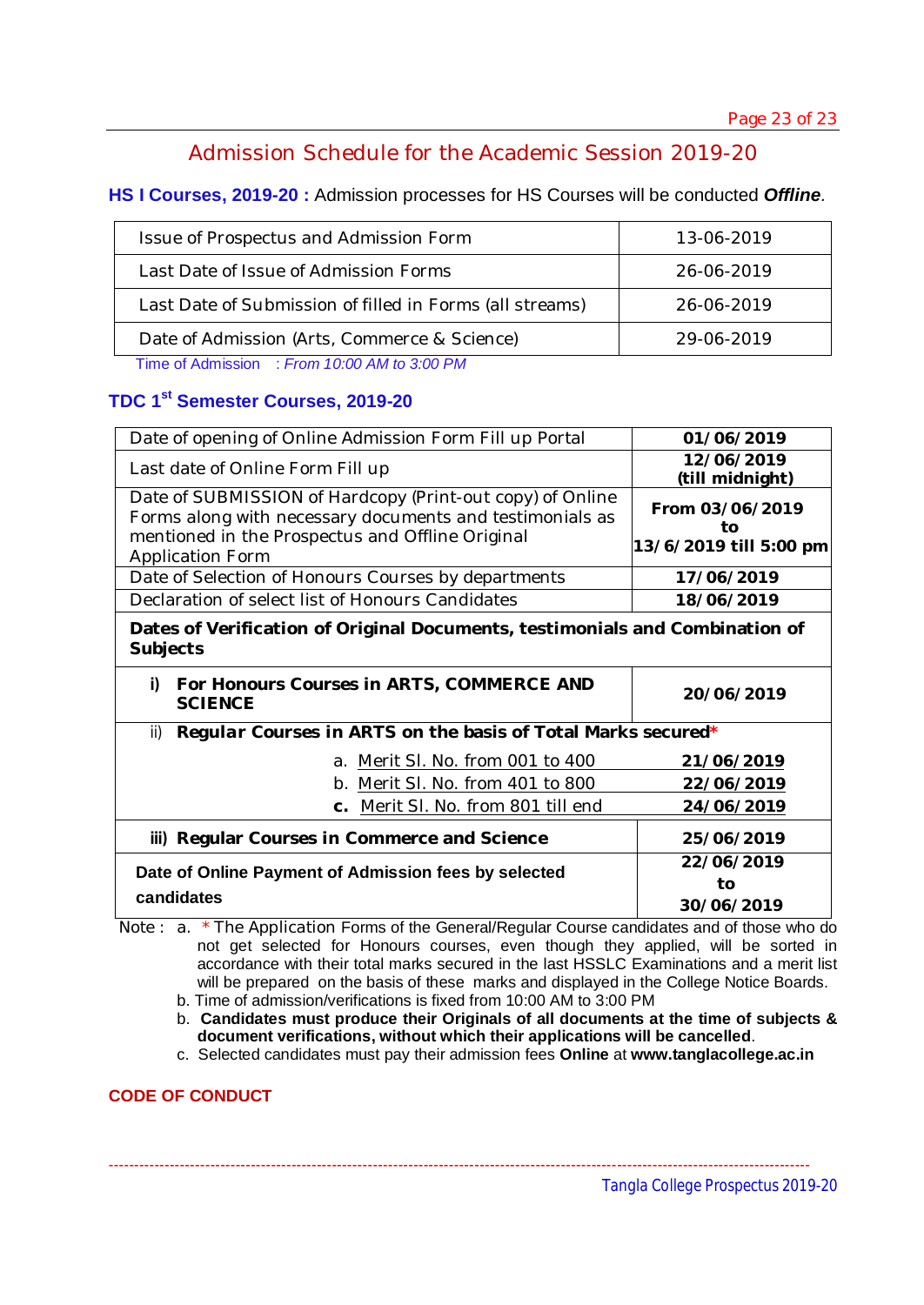- $\degree$  Students must carry their Identity Cards to the College regularly and produce whenever asked for.
- $\degree$  Students must wear their proper college uniform in the class rooms/examination halls. No student shall be allowed to enter the class rooms/examination halls without wearing proper uniform. The examinees of the affiliated Jr. Colleges must also follow this rule at the time of examinations.
- $\degree$  Ragging in any from inside or outside the College Campus is strictly prohibited by law. The college is in strict adherence to the Lingdoh Committee recommendations and the UGC guidelines 2009. Any student found indulging in ragging will be dealt with as per the directives of the Supreme Court/High Court.
- The College Campus is a NO SMOKING/NO TOBACCO/NO DRUGS/NO ALCOHOL/NO CHIRAG Zone. Students found violating these instructions will be dealt with as per rules of the College.
- $\degree$  Boy students must have a decent hair-cut.
- $\degree$  Hair dyeing of any form is discouraged for both boy and girl students.
- $\degree$  Writing and sticking bills on the College walls is strictly prohibited.
- $\degree$  All students should read the NOTICE BOARD of the College regularly.
- $\infty$  Students should not damage the property of the institution. Cost of any damage will be recovered from the student.
- $\degree$  Students should park their Cycles/Motor Cycles in the area allotted for the purpose.
- $\infty$  Students will not indulge in any anti-social activities or activities causing hindrance to the academic and administrative functioning of the College. Those found guilty of such activities will be brought under disciplinary action.
- $\infty$  Students will not indulge in any kind of misconduct or indiscipline inside or outside the campus.
- $\degree$  Students should strike a proper balance between extra-curricular activities and academic requirements. The extra-curricular activities of any student will not be allowed to interfere with his/her academic schedule.
- $\degree$  During teaching hours, all areas around class rooms will be observed as SILENT ZONES. The authority will deal with students who create any disturbance, as it deems right.
- $\degree$  The college campus is a Plastic Free Zone. No student/teacher/office staff/visitors should through plastic materials and waste papers in the campus.

# **ADMINISTRATIVE STAFFS AND TEACHING FACULTIES**

| Principal             | : DR. PRASEN DAIMARI, M.A., Ph. D.               |
|-----------------------|--------------------------------------------------|
| <b>Vice Principal</b> | : DR. ANJALI CHAKRAVARTY, M. Sc, M. Phil, Ph. D. |

# **ARTS STREAM:**

# *1. DEPT. OF ASSAMESE :*

Ghateswar Baruah, *M.A. (HoD)* Dr. Sabita Mazumdar Kalita, *M.A., M. Phil., Ph.D.* Girindra Kr. Deka, *M.A., M. Phil.* Dr. Hemalata Devi Sarmah, *M.A., Ph. D.*

*------------------------------------------------------------------------------------------------------------------------------------------*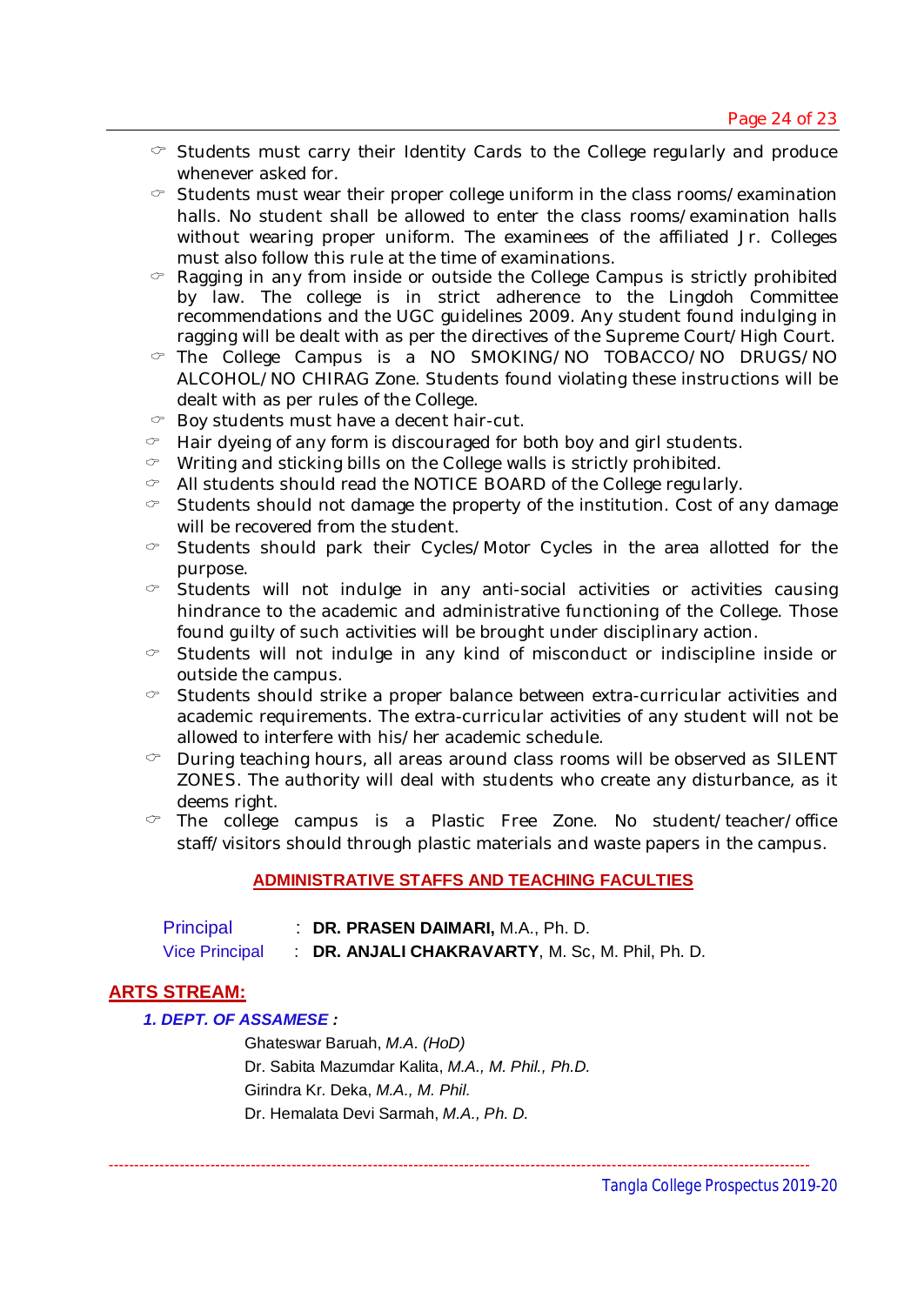Jayanti Boro, *M.A. (Contractual)* Himanjali Baruah, M. A., (Part-Time) Nikunja Deka, M. A. (Part-Time)

### *2. DEPT. OF BODO :*

Dr. Pramila Boro, *M.A.(HoD)* Dr. Rita Boro, *M.A., Ph.D.* Someswar Boro, M.A., M. Phil, B.Ed. Nripen Boro, *M.A., M. Phil.* Sailendra Boro, M.A. Neela Boro, *M.A. (Contractual)*

#### *3. DEPT. OF BENGALI :*

Shampi Chakraborty, *M.A. (HoD)* Dr. Avijit Chakraborty, *M.A., Ph. D.*

#### *4. DEPT. OF ECONOMICS*

Dr. Geetali Sarmah, *M.A., Ph. D.,*  Ghana Kt. Hazarika, *M.A. (HoD)* Papina Basumatary *M.A.*  Rupon Boro, *M. A.* Judith Basumatary*, M. A. (Part Time) Minakshi Baro, M. A. (Part Time)*

#### *5. DEPT. OF EDUCATION*

Dr. Prova Baruah, *M.A., Ph. D.* Dr. Abdul Karim, *M.A., M. Phil, Ph. D. (HoD)* Birina Baro, M. A. *(Part Time)* Priyanka Borah, M. A. (Part Time) Sampa Talukder, M.A. (Part Time)

### *6. DEPT. OF ENGLISH*

Shubra Sukla Baidya Ghosh, *M.A. (HoD)* Narayan Gahatraj*, M. A.* Niyar Boro, *M. A. (Contractual)* Khanin Baro, *M. A., (Part Time) Shrabana Das, M. A. (Part Time)*

### *7. DEPT. OF HISTORY*

Chandan Baruah, *M.A.*  Hansa Raj Limbu, *M.A., M. Phil, (HoD)* Dr. Satyendra Kr. Sarmah, *M.A., Ph. D., LL.B.* Dr. Asha Basumatary, M. A., *Ph. D.*

*------------------------------------------------------------------------------------------------------------------------------------------*

### *8. DEPT. OF POLITICAL SCIENCE*

Samarjit Baro, *M.A., M. Phil.*  Mintu Pathak, *M.A., M.Phil (HoD)* Mahanta Narzary, *M.A., M. Phil*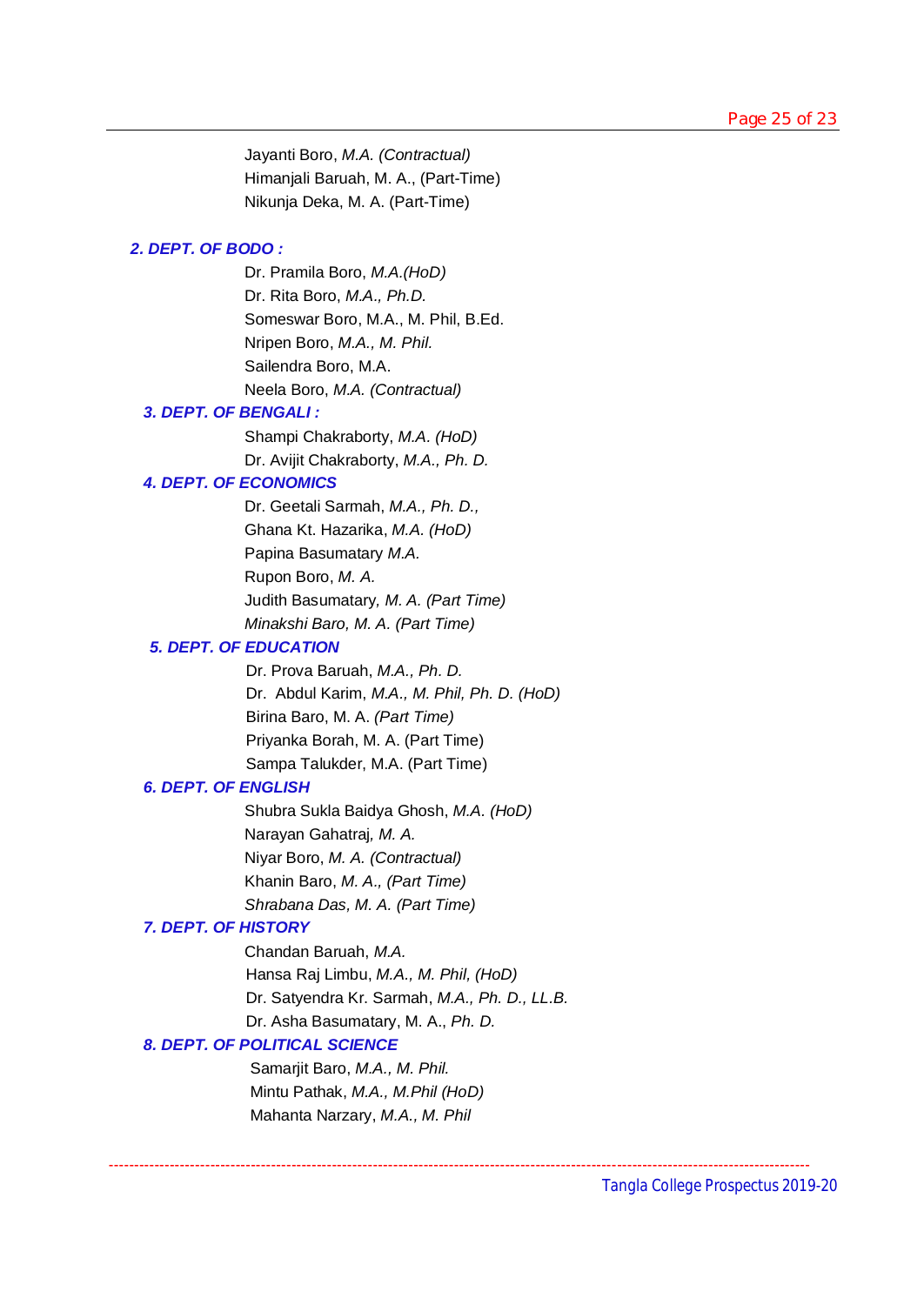Hemanta Rabha, M.A., M. Phil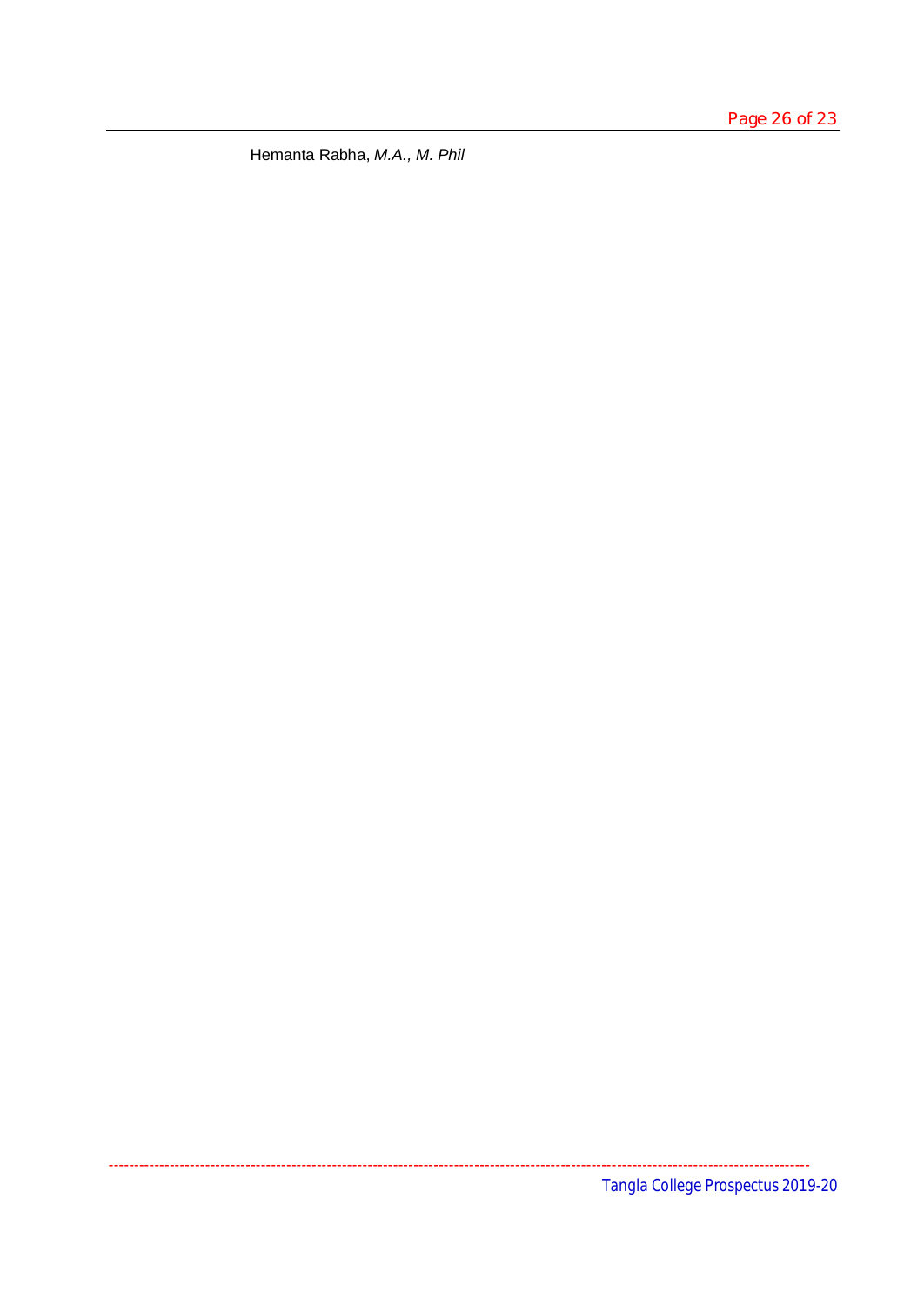### **COMMERCE STREAM:**

#### *1. DEPT. OF ACCOUNTANCY*

Krishna Kt. Basumatary, *M. Com., M. Phil.(HoD)* Sakarsingh Baro*, M. Com. (Part Time)*

### *2. DEPT. OF COMMERCE*

Dr. Kushum Kr. Goswami, *M.Com., Ph.D. (HoD)* Radab Basumatary*, M. Com., (Part-Time)*

### *3. DEPT. OF FINANCE*

Dr. Kailash Goswami, *M.Com., Ph. D. (HoD)* Jasmine Basumatary, M. Com. *(Part Time)*

### *4. DEPT. OF MANAGEMENT*

Bimalesh Kalita, *M. Com., M. Phil. (HoD)* Sandeep Kr. Roy*, M. Com.* Joshna Basumatary, *M. Com. (Contractual)*

### **SCIENCE STREAM:**

### *1. DEPT. OF BOTANY*

Sarojini Talukdar, *M. Sc. (HoD)* Dr. Anaru Boro, *M. Sc., Ph. D.* Dr. Chandra Kt. Saikia, *M. Sc., M. Phil., Ph. D. (Non-Sanctioned)* Bhanu Priya Basumatary*, M. Sc. (Part Time)*

### *2. DEPT. OF CHEMISTRY*

Swapan Kr. Acharjee, *M. Sc. (HoD)* Pranamika Goswami, *M. Sc., B. Ed.* Phanindra Deka, *M. Sc. (Non-Sanctioned)*

### *3. DEPT. OF MATHEMATICS*

Deepak Kr. Chakraborty, *M. Sc., M. Phil. (HoD)* Niranjan Paul, *M. Sc.* Aminul Hoque, *M. Sc.*

A. Mannan Sheikh, *M. Sc. (Non-Sanctioned)*

### *4. DEPT. OF PHYSICS*

Alif Agauddin, *M. Sc., M. Phil (HoD)* Gautam Chakraborty, *M. Sc.* Basanta Saharia, *M. Sc., M. Phil., B. Ed., LL.B.* Mainaosri Khungri Basumatary, *M. Sc. (Part Time)*

### *5. DEPT. OF STATISTICS*

Dr. Anjali Chakravarty, *M. Sc., M. Phil., Ph. D. (HoD)* Dinesh Kalita, *M. Sc., M. Phil.*

*------------------------------------------------------------------------------------------------------------------------------------------*

### *6. DEPT. OF ZOOLOGY*

Anima Bhuyan Baruah, *M. Sc., LL.B. (HoD)* Archana Das, *M. Sc.* Meghali M. Narzary, *M. Sc.*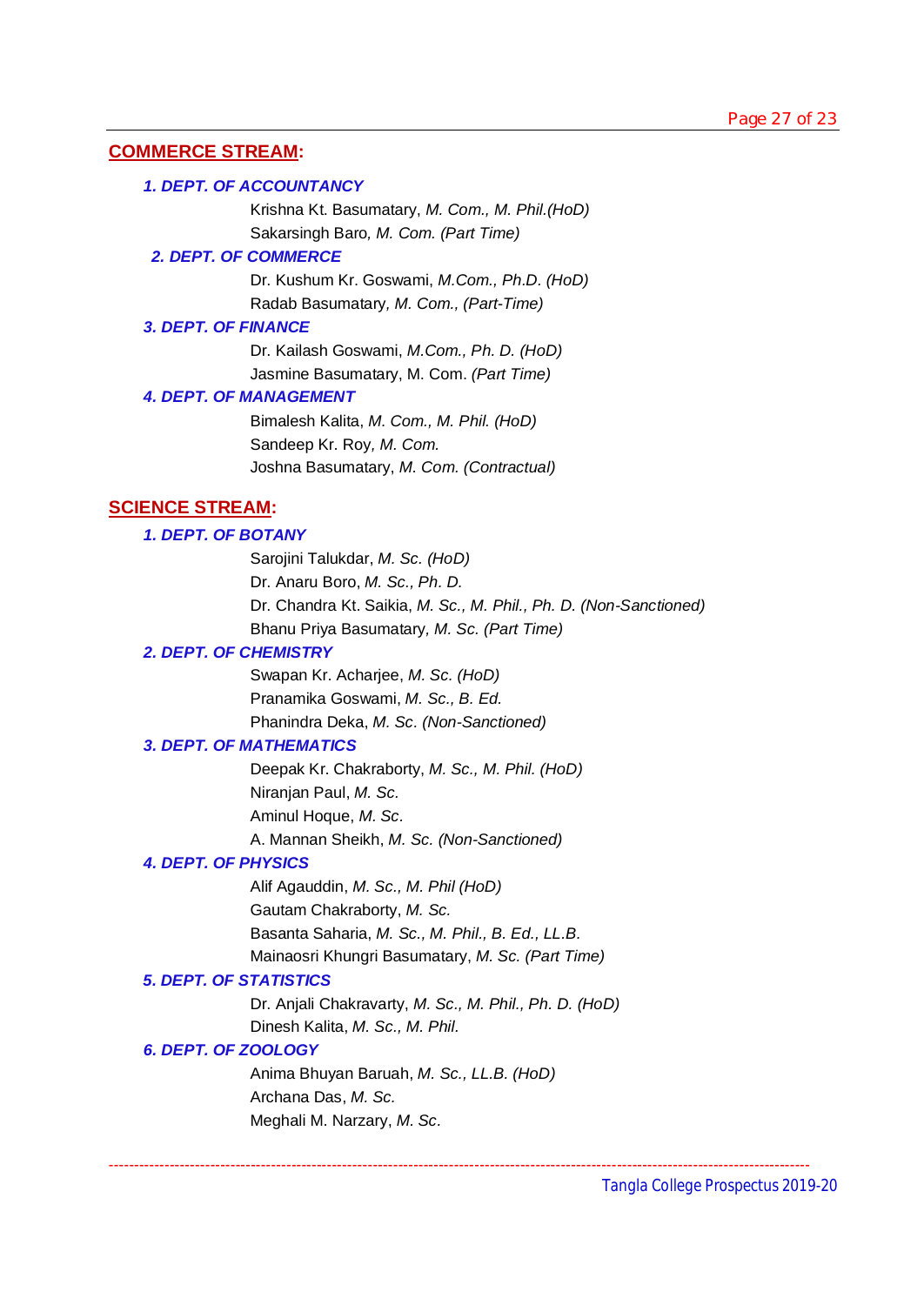Sanghamitra Sahariah*, M. Sc. (Part Time)*

#### *7. DEPT. OF COMPUTER SCIENCE\**

Amitabh Swargahari, *MCA (Non-Sanctioned)*

Jahnu Baruah, MCA, (Part time)

### *8. ENVIRONMENTAL SCIENCE*

Dr. Bhaswatee Barooah, M. Sc., Ph. D.

*\* The Department of BCA is assisted by the experienced teachers from the departments of Mathematics, Physics, English, etc)*

#### *LIBRARY STAFF*

| Mukut Baruah, M. Lib, M. Phil, | Librarian                |
|--------------------------------|--------------------------|
| Kanak Ch. Deka, <i>B.A.</i>    | <b>Library Assistant</b> |
| Kuntala Baruah (Contractual)   | <b>Library Assistant</b> |
| Jogen Deka                     | Bearer                   |
| Kushal Boro (Contractual)      | <b>Bearer</b>            |
|                                |                          |

### *OFFICE STAFF*

| Binod Daimari, B.Com.                   | S.A.                  |
|-----------------------------------------|-----------------------|
| Narayan Sahariah, B.Com.                | Sr. Asstt.            |
| Biswajit Borah, B.Com                   | Jr. Asstt.            |
| Gayatri Bora Talukdar, B.Sc., B. Music. | Jr. Asstt.            |
| Mohan Ch. Boro                          | Jr. Asstt.            |
| Dipak Rabha, B.A.                       | Jr. Asstt.            |
| Atiji Baro,                             | Jr. Asst. (Part time) |
| Naba Baro                               | Jr. Asst. (Part time) |

### *GRADE IV*

Khagen Rabha Sukumar Boro Deba Kumar Deka Rabindra Boro Dawla Kachari Paniram Baro *(Contractual)*

#### *SCIENCE LABORATORY BEARER*

Prabin Ch. Nath Pratul Das Sabai Boro Philip Daimari

### *NIGHT CHOWKIDARS*

*Hari Dev Boro (Contractual) Jadav Boro (Contractual)*

*------------------------------------------------------------------------------------------------------------------------------------------*

# *CLEANING ASSISTANTS (TEMPORARY)*

*Manju Basfar, Buleswari Swargiary,*